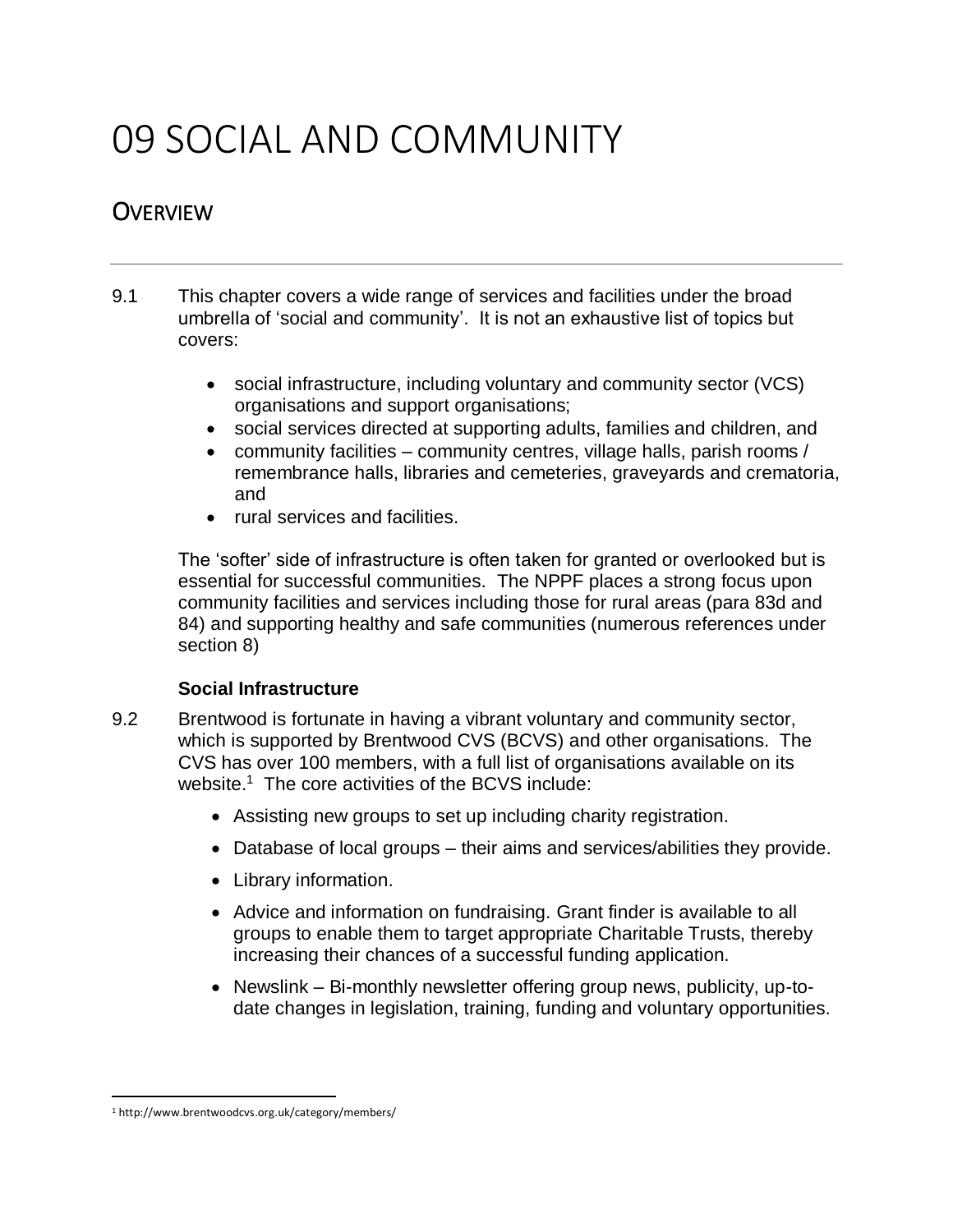- Representation. Through effective networking CVS is able to represent the views and concerns of the local voluntary organisations to other agencies.
- Training. CVS organises training programmes at a nominal cost to participants and can respond to recognised needs within the local voluntary sector.
- Volunteer recruitment. The CVS has information on the volunteer requirement of local groups.<sup>2</sup>

Volunteer opportunities are also provided through Volunteer Essex and the CVS is also promoting a local 'timebank', in which people and organisations 'deposit' in the bank by providing for example practical help and support to others and 'withdraw' support when they themselves are in need.

- 9.3 Brentwood Borough Council also has an active Volunteering Strategy<sup>3</sup>, which recognises the integral role volunteers play in our communities, by promoting and contributing to community cohesion and peoples' lives. Key aspects of the strategy include:
	- Supporting the positive promotion of volunteering across the Borough by raising the profile of volunteers and volunteering involving organisations – action include launching a compact, working with Brentwood CVS on key projects and helping promoting local volunteering opportunities with local voluntary and community groups.
	- Supporting Brentwood Borough Council staff to undertake volunteering opportunities.
	- Ensuring that volunteers are an integral part of the Council's service delivery, including promoting volunteering across the Council and opportunities such as Countryside Volunteers, Environmental Action Days and community event stewarding.
- 9.4 The Brentwood Borough includes nine parish councils who play an active role in local affairs and supporting and delivering local facilities and services $4$ . The Council has engaged in discussions with parish councils during the early formative stages of the Local Plan and IDP and key issues identified included<sup>5</sup>:
	- pressures on local primary schools and health facilities;
	- reductions and changes to bus transport;
	- traffic speeds through villages, and
	- loss of local shops.

 $\overline{a}$ 

<sup>2</sup> Information cited on BCVS website

<sup>3</sup> Brentwood Borough Council Volunteering Strategy 2016-2019

<sup>4</sup> [Blackmore, Hook End & Wyatts Green,](https://brentwood.moderngov.co.uk/mgParishCouncilDetails.aspx?ID=147&LS=5) [Doddinghurst,](https://brentwood.moderngov.co.uk/mgParishCouncilDetails.aspx?ID=148&LS=5) [Herongate & Ingrave,](https://brentwood.moderngov.co.uk/mgParishCouncilDetails.aspx?ID=149&LS=5) [Ingatestone & Fryerning,](https://brentwood.moderngov.co.uk/mgParishCouncilDetails.aspx?ID=150&LS=5) [Kelvedon Hatch,](https://brentwood.moderngov.co.uk/mgParishCouncilDetails.aspx?ID=151&LS=5) [Mountnessing,](https://brentwood.moderngov.co.uk/mgParishCouncilDetails.aspx?ID=152&LS=5)  [Navestock,](https://brentwood.moderngov.co.uk/mgParishCouncilDetails.aspx?ID=153&LS=5)[, Stondon Massey,](https://brentwood.moderngov.co.uk/mgParishCouncilDetails.aspx?ID=154&LS=5) [West Horndon](https://brentwood.moderngov.co.uk/mgParishCouncilDetails.aspx?ID=155&LS=5)

<sup>5</sup> Reference event required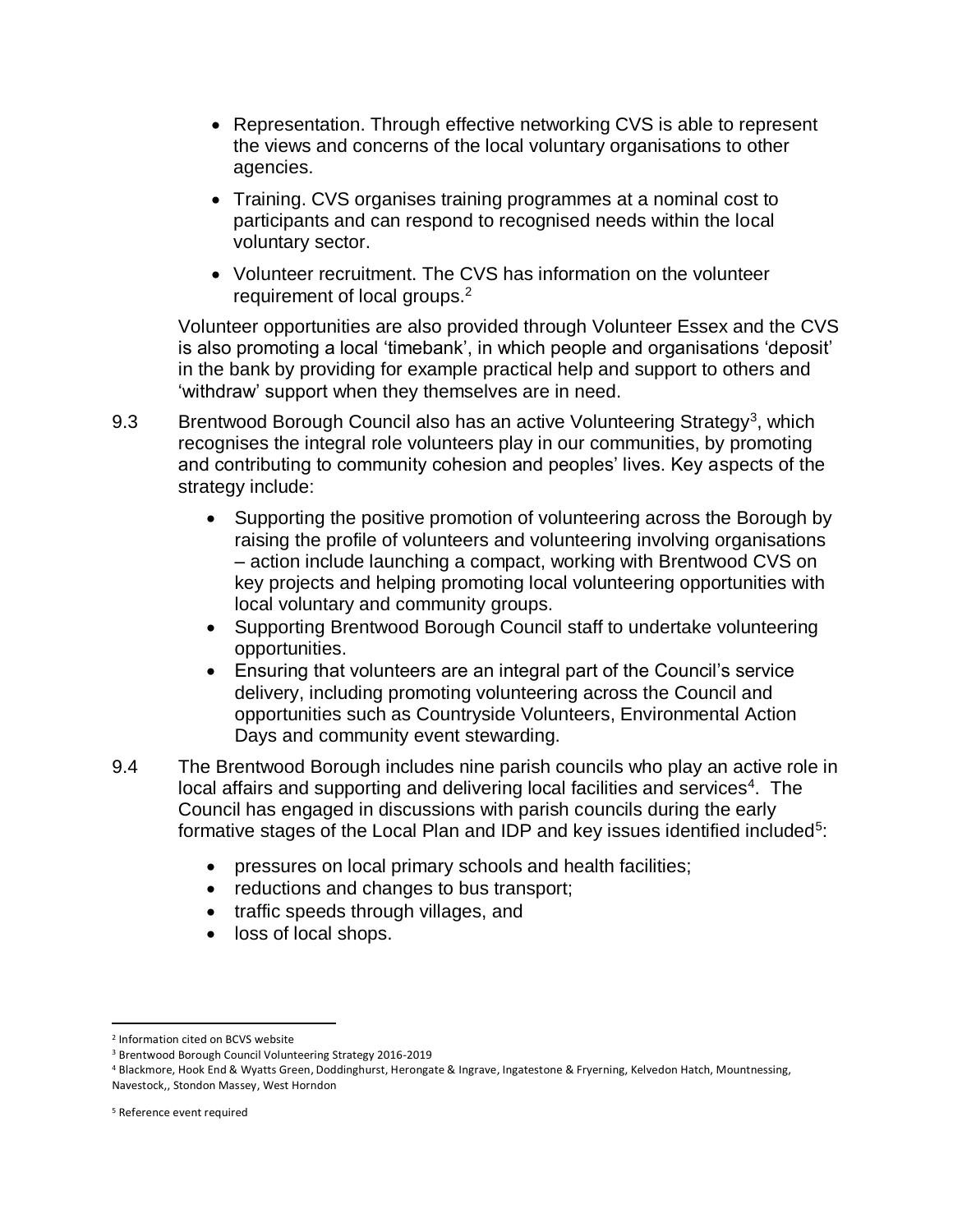9.5 The local area is well served by churches, which are part of strong faith-based communities across Brentwood and beyond. Brentwood also has a relatively high number of faith-based schools, which are major components of the local community.

#### **Social Services**

- 9.6 The Care Act includes a legal duty to promote the integration of health and social care where the local authority considers that integration of services would either promote the wellbeing of adults with care and support needs (including carers), contribute to the prevention or delay of developing care needs, or improve the quality of care in the local authority's area. For the purposes of the Care Act, housing is considered a health-related service.
- 9.7 The demographic analysis as detailed in the Market Position Statement (MPS) on social care indicates that there is currently 286,600 older people living in Essex and that the population aged 65+ is projected to increase 25% to 357,400 by 2024. There is also likely to be a particular increase in the older age groups with a 22% increase in people 85-89 and a 33% increase predicted in people aged 90+.<sup>6</sup>
- 9.8 The Key figures for the Brentwood Borough area are detailed below:
	- 19% increase in the population aged 65+ from 2014 to 2025;
	- 10% of older people affected by income deprivation;
	- Just over 30% projected increase in the percentage of population growth aged 70-74;
	- About 4,190 people over 65 years (27%) with care needs
	- In 2014 there was approximately 1,230 people living with dementia in Brentwood, predicted to rise to 1,330 (8% increase from 2014) in 2019, 1,480 (20% increase from 2014) and 1,930 (57% increase from 2014).
- 9.9 In Brentwood, while the growth in the ageing population and potential challenges in delivering specialist support and care is important and forecast to grow considerably, the rates of growth are considered modest compared with many other parts of Essex. There are particular challenges in parts of Essex, such as Tendring, Castle Point and Maldon, which have historically had a large older population, particularly coastal areas which attract retirees.
- 9.10 The strategic and legislative framework for social care is set nationally with local strategies and initiatives developed to interpret national strategy and reflect local priorities. The Care Act 2014 has integrated the provision of social care and health services for the benefit of the client. Health and social care providers in Essex are increasingly seeking to join up their efforts into integrated pathways which provide a consistent service for citizens and make best use of resources. Essex County Council has appointed Integrated Commissioning

 $\overline{\phantom{a}}$ <sup>6</sup> NHS and Essex County Council – Shaping Futures Market Position Statement – Designing Services for the Future 2015-2025.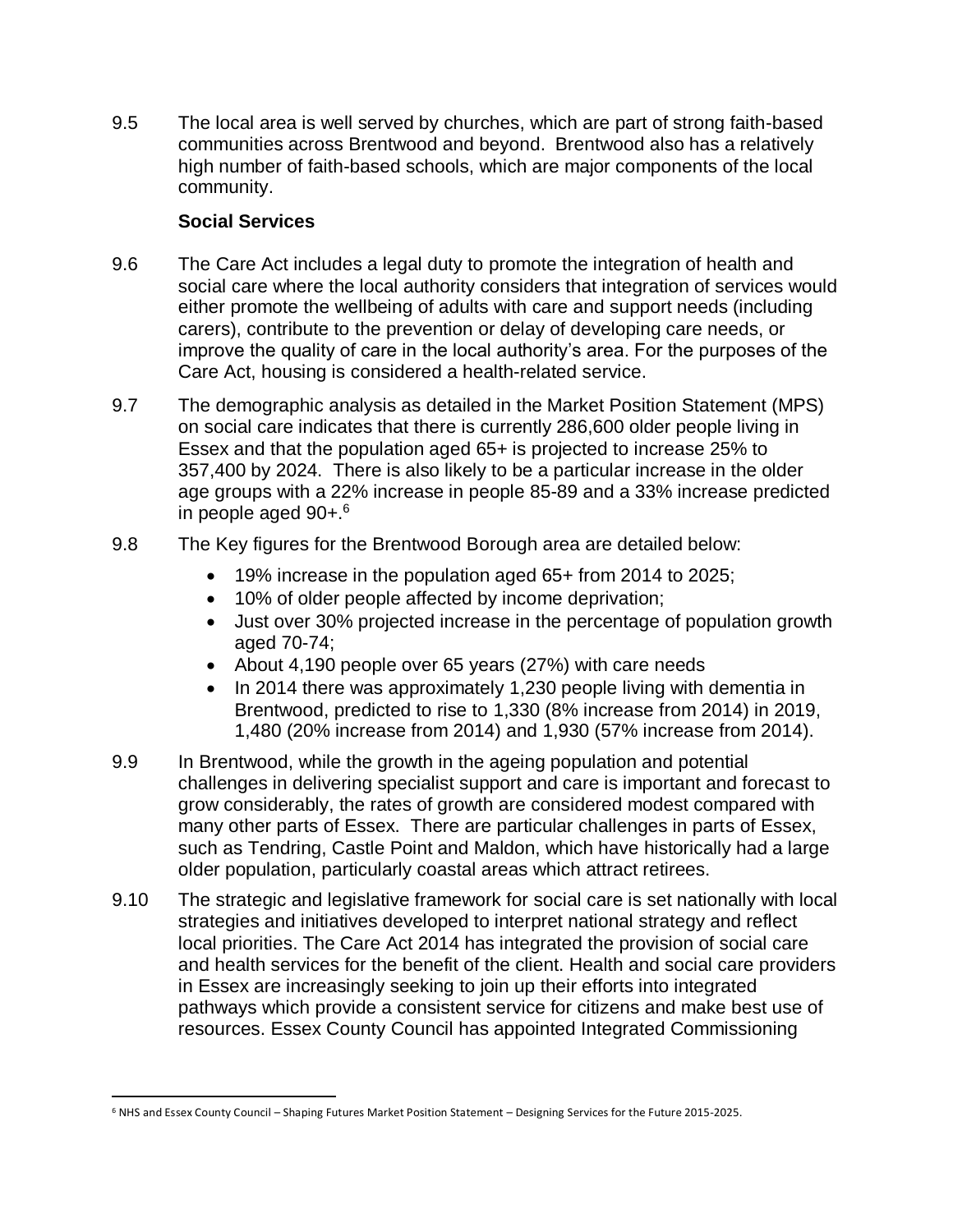Directors to work with each of the five local Clinical Commissioning Groups (CCGs) to join up services.

- 9.11 Essex County Council delivers a range of social services, which can broadly be broken down into care for children and adult social services. Key aspects of children's social care include:
	- Protecting vulnerable children, family advice and work relating to children placed in foster care, adoption services and residential accommodation.
	- Working with the Youth Offending Service to help young people in trouble with the law.
	- Providing practical and emotional support to young carers.
	- Supporting children and young people with disabilities.
	- Health and well-being services for children and young adults.
- 9.12 The Essex Children and Young People's Strategic Plan outlines six overall 'system' objectives, which includes protecting the most vulnerable children and reducing the social, educational and health inequalities gaps.<sup>7</sup> There is also a focus in the strategy on promoting more self-reliance in families and a subsequent reduction in reliance on the state. The final three objectives centre upon making the most of resources, assets and workforces.
- 9.13 Youth work in Essex is delivered through a range of informal learning and personal development services that fulfil a number of statutory obligations as well as providing personal development opportunities. Access to good quality youth services is vital in ensuring strong community cohesion and can ultimately contribute to the success of a development and the area's economic well-being. The Service works mainly with young people between the ages of 13-19. It works alongside schools and other partners to:
	- Provide access to advice and guidance;
	- Deliver targeted support to those at risk of not progressing;
	- Support volunteering and community development;
	- Provide access to personal and social development programmes;
	- Support young people to have a voice and active involvement in their communities.

Services are delivered from 'youth hubs', satellite centres, community buildings, mobile units and outdoor spaces where young people gather. Critical to the work is involving partners, particularly young people, who are fully involved in service design, delivery, governance and evaluation of our services.

9.14 Personalisation is a top priority element of emerging markets for social care over the coming years and presents wide ranging opportunities for new service offers from infrastructure and technology, online home banking and accounting support, through to menus of care itself to ensure that service users and their carers can transparently buy and monitor their own packages of care and top up

 $\overline{\phantom{a}}$ <sup>7</sup> Essex County Council - Children and Young People in Essex - Strategic Plan 2016 onwards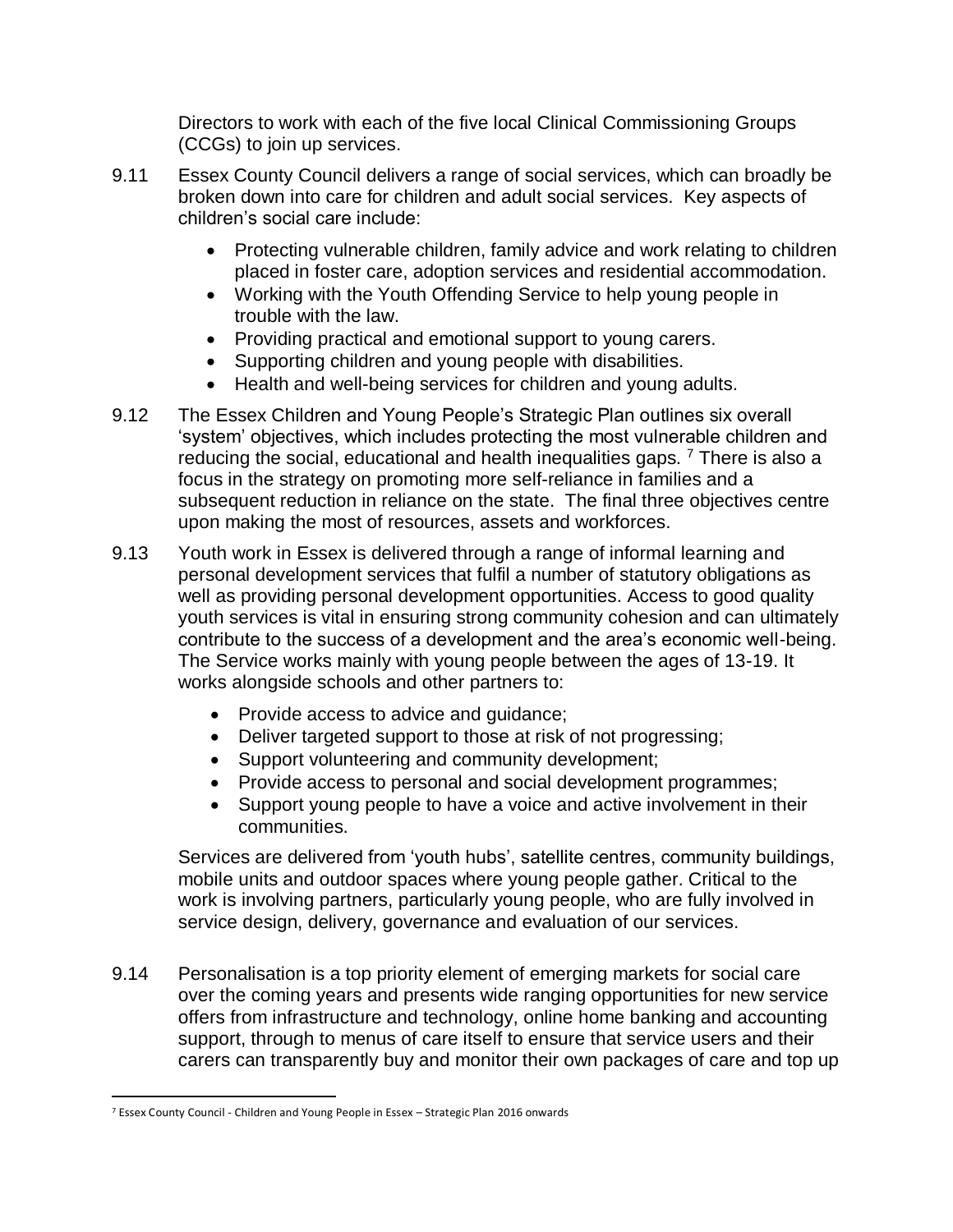care as needed. Approximately 32,000 people receive social care services in Essex over the course of a year and at any one time 17,566 of those 32,000 were adults aged 65+ and this proportion is set to increase.

- 9.15 There is a significant link between areas of deprivation and the volumes of people accessing services – until the age of 65 – when the correlation (across the UK) becomes less significant and we can assume therefore more age group specific. Investment in early intervention and prevention of falls, for example, reduces the ongoing and lengthy cost of a hospital stay and aftercare. Prevention is a key focus for our service moving forward. Older children leaving care are a high-risk customer group. In earlier years, the average cost of an excluded child over a lifetime to society has been quantified as £638,511\* and these children are at high risk of becoming dependent young offenders as they move out of care. The nationally predicted age spike (a decent quality of life beyond 80s/90s) in the population will appear in Essex. Whilst people are not coming into services any earlier, they are living (and hence staying) in need and in services for longer – real terms volume and general demand for social care will increase over the next 10 years.
- 9.16 With regards to adult social care, key work areas include:
	- Cross-over services on health, safety and well-being.
	- Adult carer support.
	- Signposting for support on money, legal help, work and learning.
	- Care and health support in older age.
	- Blue badges

#### **Community Facilities**

- 9.17 Local facilities, such as parish, village and neighbourhood halls provide for a range of community and cultural activities, such as play groups, clubs, social activities and public meeting space. The Borough has a vibrant community arts sector, including over 70 organisations and societies who deliver high quality events throughout the year.
- 9.18 As noted above with regard to more rural areas, the NPPF also indicates that local plans should promote the retention and development of local services and community facilities in villages, such as local shops, meeting places, sports venues, cultural buildings, public houses and places of worship.

#### **Rural Services and Facilities**

 $\overline{\phantom{a}}$ 

9.19 Approximately 72% of Essex County is rural in nature**<sup>8</sup>** , with 89% of Brentwood Borough within London's Metropolitan Green Belt. Although the County is located within close proximity to London and is home to major motorway infrastructure, two airports (Stansted and Southend) and two international ports (Harwich and Tilbury), there are particular challenges to supporting the rural

<sup>8</sup> Essex Rural Partnership – Respecting our Past, Embracing out Future: A Strategy for Rural Essex (2016-2020)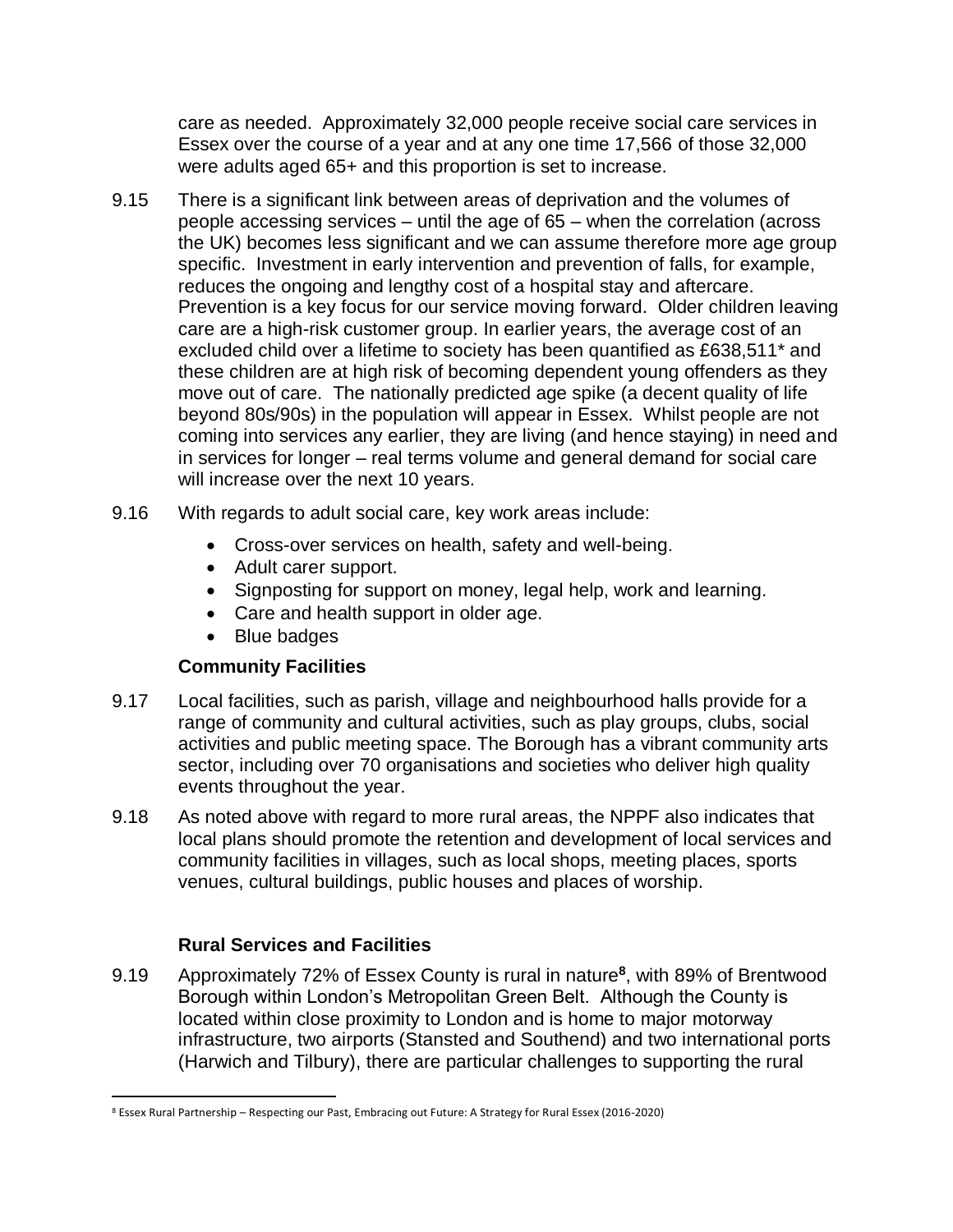economy and local services, which are shared with many other rural parts of the UK.

- 9.20 In August 2015, the Department for Environment, Food and Rural Affairs published its 10-point plan for boosting productivity in rural areas.<sup>9</sup> Key themes in the plan include supporting:
	- extensive, fast and reliable broadband services;
	- high quality, widely available mobile communications;
	- modern transport connections;
	- access to high quality education and training;
	- expanded apprenticeships in rural areas;
	- enterprise zones in rural areas;
	- better regulation and improved planning for rural businesses;
	- more housing;
	- increased availability of affordable childcare, and
	- devolution of power
- 9.21 The Essex Rural Partnership was established in 2002 and brings together organisations in the public, private and voluntary sectors to co-ordinate action on the major economic, social and environmental issues facing rural Essex. The key aims of the partnership include:
	- Prosperity building a dynamic and sustainable rural economy, where businesses and communities are mutually supportive, and where all the aspects and benefits of rural Essex are actively promoted to encourage investment;
	- Well-being to enable everyone in Essex to enjoy the rich and diverse environment, and support rural residents to live well and access health services when they need them;
	- Connection to support the development or rural broadband and rural transport, while championing rural networks and facilities;
	- Innovation to promote new approaches to service access and delivery for rural communities, with a focus on mobilising community assets.
- 9.22 The partnership has a strong record of progress and has been successful in securing membership of the Defra Rural and Farming Network; helping initiate LEADER funding activity in Essex; representing rural interests and hosting visits; the production of a woodland strategy and undertaking a county-wide audit of rural service provision.

 $\overline{a}$ <sup>9</sup> Department for Environment and Rural Affairs – Towards a one nation economy: A 10 point plan for boosting productivity in rural areas – August 2015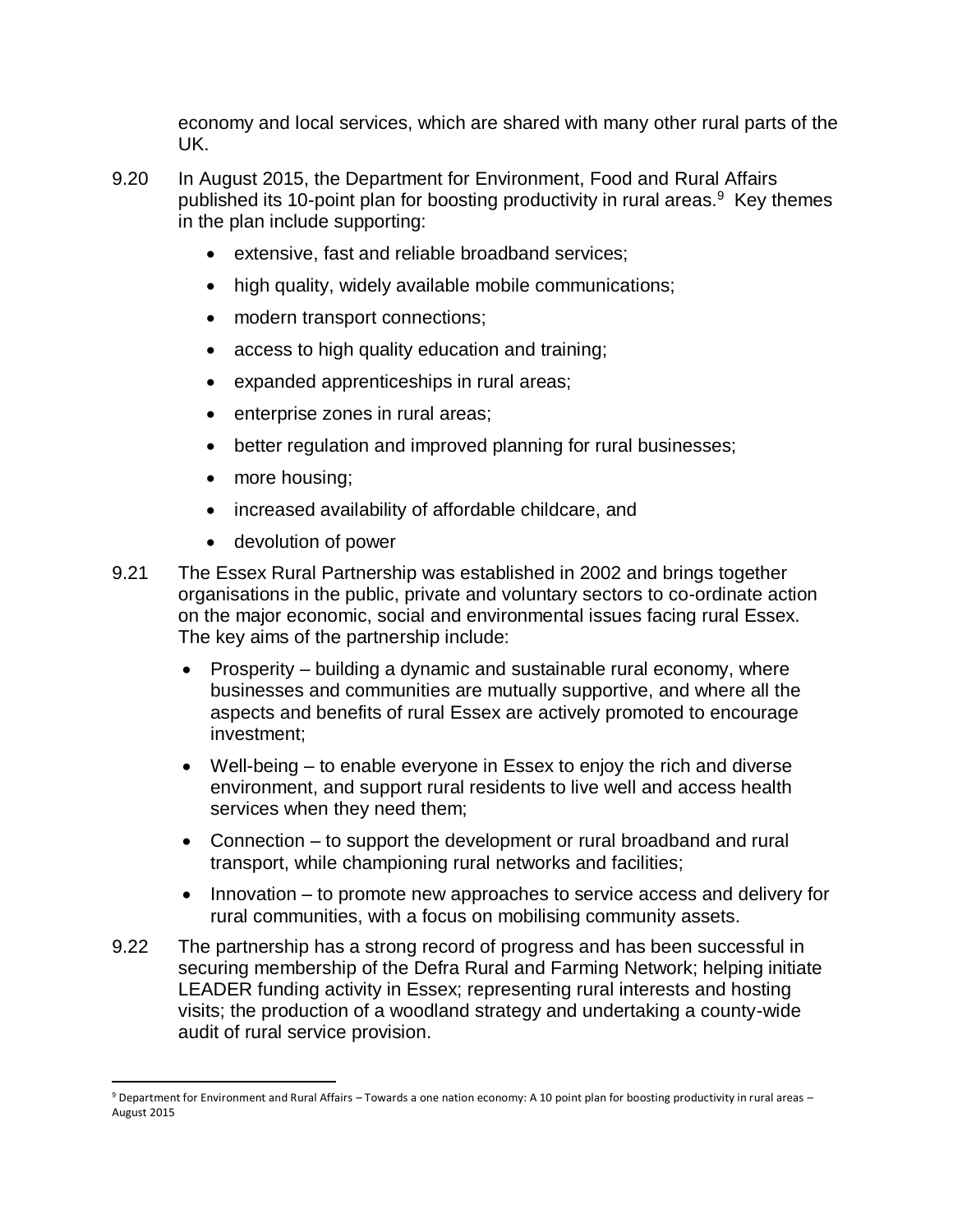9.23 A summary of the key partnership priorities for 2016-2020 are detailed below in Figure 9.1, together with infrastructure themes arising. From this figure, it can be noted that rural strategy issues are wide ranging and cut across a number of local plan and core infrastructure priorities.

| <b>Priority</b><br><b>Reference</b> | <b>Detail</b>                                                                                                                                                                                                                                                                             | <b>Local Plan Themes</b>                                                                                                             | <b>Infrastructure Priorities</b>                  |
|-------------------------------------|-------------------------------------------------------------------------------------------------------------------------------------------------------------------------------------------------------------------------------------------------------------------------------------------|--------------------------------------------------------------------------------------------------------------------------------------|---------------------------------------------------|
|                                     | Harnessing the potential of our rural<br>economy                                                                                                                                                                                                                                          |                                                                                                                                      |                                                   |
| 1 a                                 | We will continue to provide both support<br>and challenge to the superfast broadband<br>programme to help address inadequate<br>broadband and mobile connectivity - in<br>particular, we expect to see the Rural<br>Challenge pilot looking to reach out to<br>other parts in rural Essex | Social and Community<br>Infrastructure / Economic<br>Prosperity                                                                      | <b>Broadband and Mobile</b><br>Telecommunications |
| 1 <sub>b</sub>                      | We have also become increasingly aware of<br>the limited information that we have about<br>our rural economy, and will be working with<br>partners to address this, as we develop our<br>new evidence material.                                                                           | <b>Economic Prosperity</b>                                                                                                           |                                                   |
| 1c                                  | We will seek to maximise the benefits of<br>programmes and projects which encourage<br>economic growth and job creation. We will<br>also identify, support and where<br>appropriate lead on, opportunities to bring<br>forward new programmes to Essex.                                   | <b>Economic Prosperity</b>                                                                                                           |                                                   |
| 1 <sub>d</sub>                      | We will work with partners to remove<br>barriers to diversification for land-based<br>businesses.                                                                                                                                                                                         | <b>Economic Prosperity</b>                                                                                                           |                                                   |
| 1e                                  | We will encourage use of redundant<br>buildings, especially those with historic<br>merit, and we will explore the potential for<br>under-utilised and redundant buildings to<br>be adapted to support rural development.                                                                  | Economic Prosperity /<br><b>Environmental Protection</b><br>and Enhancement                                                          | Heritage                                          |
|                                     | <b>Education and Skills for Life</b>                                                                                                                                                                                                                                                      |                                                                                                                                      |                                                   |
| 2a                                  | We will engage with Government to ensure<br>it delivers in Essex on its pledge to increase<br>apprenticeships in rural areas to support<br>food, farming and small tourism businesses,<br>and support high quality apprenticeships in<br>our communities.                                 | <b>Economic Prosperity</b>                                                                                                           |                                                   |
| 2 <sub>b</sub>                      | We will engage with local authorities and<br>academy providers to ensure the long-term<br>future of rural schools.                                                                                                                                                                        | Social and Community<br>Infrastructure                                                                                               | Education                                         |
|                                     | Farming for the Future                                                                                                                                                                                                                                                                    |                                                                                                                                      |                                                   |
| 3a                                  | We will help to promote and develop a food<br>and farming sector that is resilient to<br>global commodity price fluctuations by<br>creating a dynamic and forward looking<br>business environment and infrastructure.                                                                     | <b>Sustainable Communities</b><br><b>Economic Prosperity</b>                                                                         |                                                   |
| 3b                                  | We will support the food and farming<br>sector to meet the challenges of climate<br>change by exploring approaches that either<br>protect against the negative impacts or<br>enhance the positive aspects of climate<br>change.                                                           | Sustainable Communities<br><b>Environmental Protection</b><br>and Enhancement /<br>Physical Infrastructure /<br>Green Infrastructure | Water and Drainage<br><b>Green Corridors</b>      |
| 3 <sub>c</sub>                      | We will encourage developments that<br>support and enhance the food supply<br>chains across the county to help integrate<br>local food production with the wider Essex<br>population.                                                                                                     | <b>Sustainable Communities</b>                                                                                                       | Allotments                                        |

#### **Figure 9.1 Rural Strategy Priorities**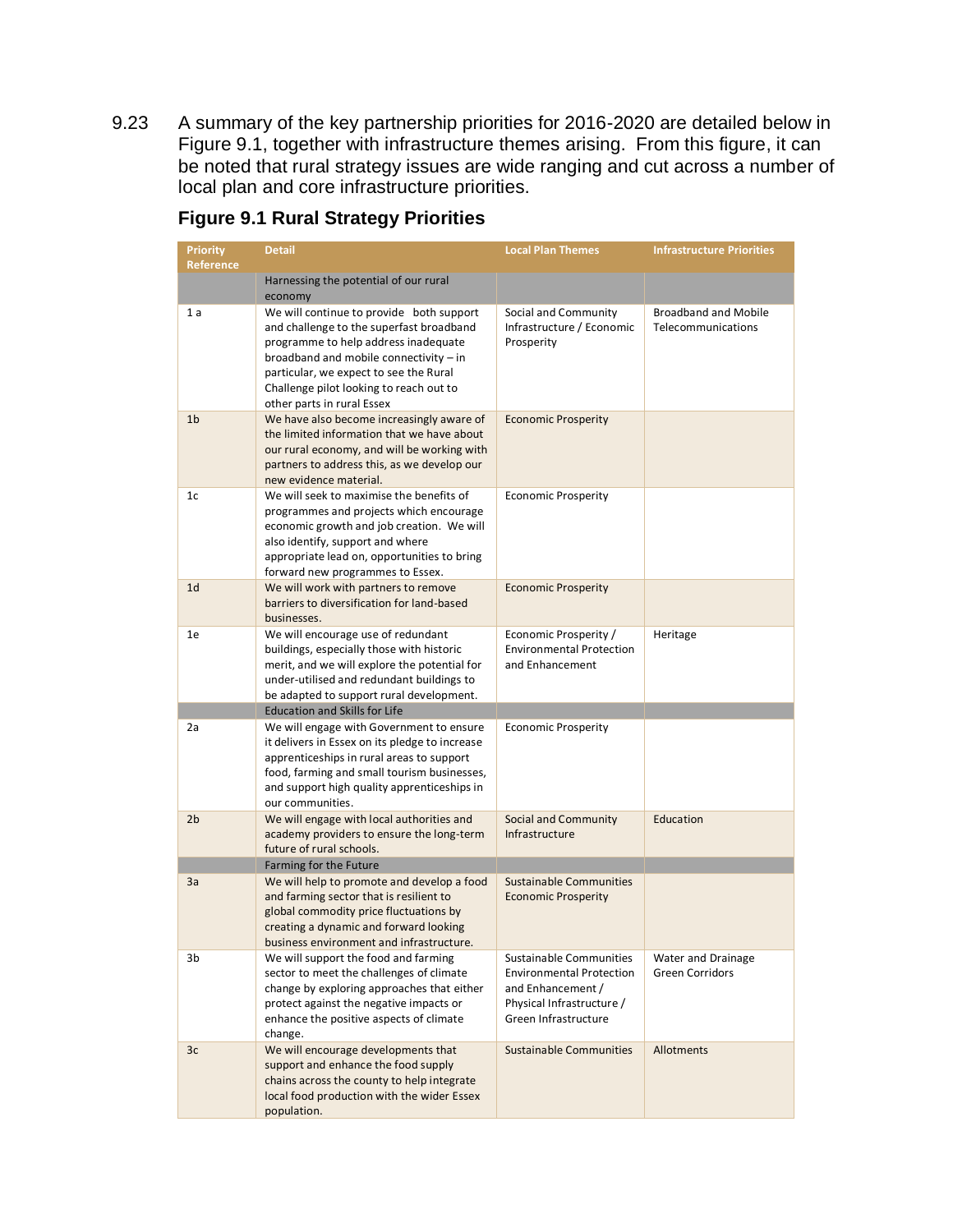|    | <b>Attracting Visitors to Rural Essex</b>                                                                                                                                                                                                  |                                                                                                       |                                                          |
|----|--------------------------------------------------------------------------------------------------------------------------------------------------------------------------------------------------------------------------------------------|-------------------------------------------------------------------------------------------------------|----------------------------------------------------------|
| 4a | We will facilitate sustainable tourism<br>development.                                                                                                                                                                                     | <b>Economic Prosperity</b>                                                                            |                                                          |
| 4b | We will work with Visit Essex and local<br>partners to promote rural Essex, package<br>the tourism offer and give it an identity.                                                                                                          | <b>Economic Prosperity</b>                                                                            |                                                          |
| 4c | We will support the development of the<br>England Coast Path in Essex.                                                                                                                                                                     | <b>Economic Prosperity</b>                                                                            |                                                          |
|    | Celebrating Our Culture and Heritage                                                                                                                                                                                                       |                                                                                                       |                                                          |
| 5a | We will continue to work with partners on<br>creative approaches to ensuring our historic<br>buildings remain at the heart of rural<br>communities, for example, in the use of<br>church spaces for community groups and<br>shops.         | <b>Environmental Protection</b><br>and Enhancement /<br><b>Social and Community</b><br>Infrastructure | Heritage                                                 |
| 5b | We will develop closer links to national<br>bodies to ensure their programmes are<br>aware of and engaged with issues and<br>opportunities in rural Essex.                                                                                 | Duty to Cooperate                                                                                     |                                                          |
| 5c | We will assist in promoting our heritage to<br>a wider audience.                                                                                                                                                                           | <b>Environmental Protection</b><br>and Enhancement /<br>Social and Community<br>Infrastructure        | Heritage                                                 |
|    | Securing a Place to Live                                                                                                                                                                                                                   |                                                                                                       |                                                          |
| 6a | We believe that the shortage of affordable<br>housing in rural areas can only be<br>addressed if a range of housing types and<br>tenures, including provision of housing for                                                               | <b>Sustainable Communities</b>                                                                        |                                                          |
|    | rent, can be made more widely available.                                                                                                                                                                                                   |                                                                                                       |                                                          |
| 6b | We believe that provision of affordable<br>housing should be guided by up to date<br>evidence of local need and should prioritise<br>meeting the needs of local residents.                                                                 | Sustainable Communities                                                                               |                                                          |
| 6c | We recognise the importance of the Rural<br>Housing Enabler service but in view of the<br>changing strategic context would encourage<br>providers that support the service to<br>explore new approaches to delivering<br>affordable homes. | <b>Sustainable Communities</b>                                                                        |                                                          |
|    | Accessing the Services We Need                                                                                                                                                                                                             |                                                                                                       |                                                          |
| 7a | We will encourage the development of<br>effective rural proofing processes for use by<br>local service providers.                                                                                                                          | Duty to Co-operate                                                                                    |                                                          |
| 7b | We will support initiatives that improve<br>access to health care, support independent<br>living and reduce isolation and loneliness in<br>rural areas.                                                                                    | Social and Community<br>Infrastructure                                                                | Health<br>Outreach services<br><b>Social Services</b>    |
| 7c | We will encourage the development of<br>innovative and sustainable transport<br>solutions, which are responsive to the<br>needs of dispersed rural populations.                                                                            | Transport and<br>Accessibility                                                                        | Transport                                                |
| 7d | We will ensure that support is available to<br>facilitate community enterprise and other<br>initiatives that strengthen the provision of<br>essential local services.                                                                      | <b>Economic Prosperity</b>                                                                            | Infrastructure<br>Partnerships and Delivery              |
| 7e | We will encourage non-commercial<br>solutions to providing the transport that is<br>necessary to reach essential and valued<br>services.                                                                                                   | Transport and<br>Accessibility                                                                        | Transport<br>Infrastructure<br>Partnerships and Delivery |
|    | Thriving and Pro-active Communities                                                                                                                                                                                                        |                                                                                                       |                                                          |
| 8a | We will encourage initiatives that promote<br>leadership from parish and town councils<br>and local voluntary organisations.                                                                                                               | <b>Sustainable Communities</b>                                                                        | Infrastructure<br>Partnerships and Delivery              |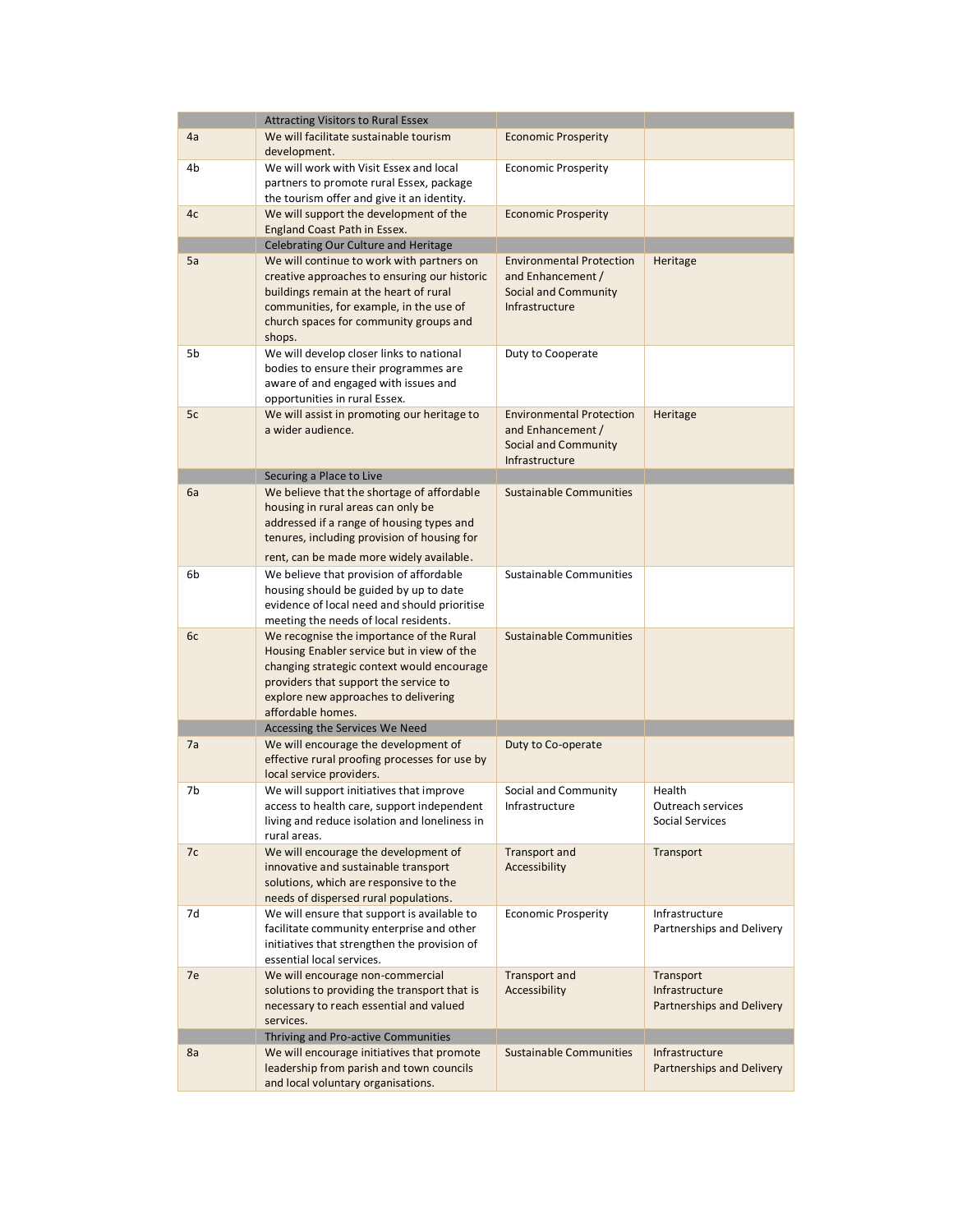| 8b              | We will encourage the devolution of<br>responsibilities to local communities in<br>appropriate circumstances.                                                                                                                                                                                                              | Sustainable Communities                                                      | Infrastructure<br>Partnerships and Delivery        |
|-----------------|----------------------------------------------------------------------------------------------------------------------------------------------------------------------------------------------------------------------------------------------------------------------------------------------------------------------------|------------------------------------------------------------------------------|----------------------------------------------------|
| 8c              | We will promote the benefits of<br>Neighbourhood Planning and other<br>measures that give<br>communities greater influence over their<br>future development.                                                                                                                                                               | <b>Sustainable Communities</b>                                               | Infrastructure<br><b>Partnerships and Delivery</b> |
| 8d              | We will support those who give of their<br>time to keep community facilities available<br>for those who live and work in rural areas.                                                                                                                                                                                      | Sustainable Communities                                                      | Infrastructure<br>Partnerships and Delivery        |
| 8e              | We will encourage de-regulation to reduce<br>barriers to volunteering.                                                                                                                                                                                                                                                     | <b>Sustainable Communities</b>                                               | Infrastructure<br>Partnerships and Delivery        |
| 9a              | Feeling Safe and Reducing Crime<br>We will encourage the Police and Crime                                                                                                                                                                                                                                                  | Social and Community                                                         | <b>Emergency Services</b>                          |
|                 | <b>Commissioner for Essex and Essex Police</b><br>to support community safety initiatives that<br>address the specific needs of rural<br>communities and businesses.                                                                                                                                                       | Infrastructure                                                               |                                                    |
| 9b              | We will support communities in taking local<br>action to make their homes and<br>environments safer.                                                                                                                                                                                                                       | Physical Infrastructure                                                      | <b>Emergency Services</b>                          |
| 9c              | We will support initiatives which bring<br>benefits to rural areas.                                                                                                                                                                                                                                                        | <b>Sustainable Communities</b>                                               |                                                    |
| 9d              | We will work with other partners to ensure<br>our residents feel safe. This will include<br><b>Essex Trading Standards and Essex Civil</b><br>Protection and Emergency Management.                                                                                                                                         | Social and Community<br>Infrastructure                                       | <b>Emergency Services</b>                          |
|                 | Protecting and Promoting Our Natural<br>Environment                                                                                                                                                                                                                                                                        |                                                                              |                                                    |
| 10a             | We will use our influence with Defra and<br>DECC to ensure the voice of Landowners -<br>as 'custodians of our landscape' is<br>represented, and funding mechanisms do<br>not have unintended impacts upon Rural<br>Essex.                                                                                                  | <b>Environmental Protection</b><br>and Enhancement                           | <b>Ecological Assets</b><br>Green Corridors        |
| 10 <sub>b</sub> | We need to interact fully with organisations<br>such as EPOA (Essex Planning Officers<br>Association) and statutory bodies (e.g.<br><b>Environment Agency and Natural England)</b><br>and the local environmental bodies (like<br>Essex Wildlife Trust, the National Trust and<br>the RSPB) at a strategic/national level. | Duty to Co-operate                                                           | Infrastructure<br>Partnerships and Delivery        |
| 10 <sub>c</sub> | We need to ensure that the Essex Rural<br>Partnership continues to be both<br>'Champion' of the rural economy,<br>environment and society, extending our<br>membership to those<br>organisations/decision makers whose<br>actions impact directly upon the<br>environment.                                                 | Duty to Co-operate                                                           | Infrastructure<br>Partnerships and Delivery        |
| 10d             | We will support initiatives that record and<br>protect the unique biodiversity found in<br>rural Essex, and which enable this to add<br>value to tourism and benefit economic<br>prosperity.                                                                                                                               | <b>Environmental Protection</b><br>and Enhancement /<br>Green Infrastructure | <b>Ecological Assets</b>                           |
| 10e             | We will engage with Natural England and<br>the designated Areas of Outstanding<br>Natural Beauty (AONBs) in our county to<br>ensure that ongoing boundary reviews are<br>to the benefit of rural Essex.                                                                                                                    | <b>Environmental Protection</b><br>and Enhancement                           |                                                    |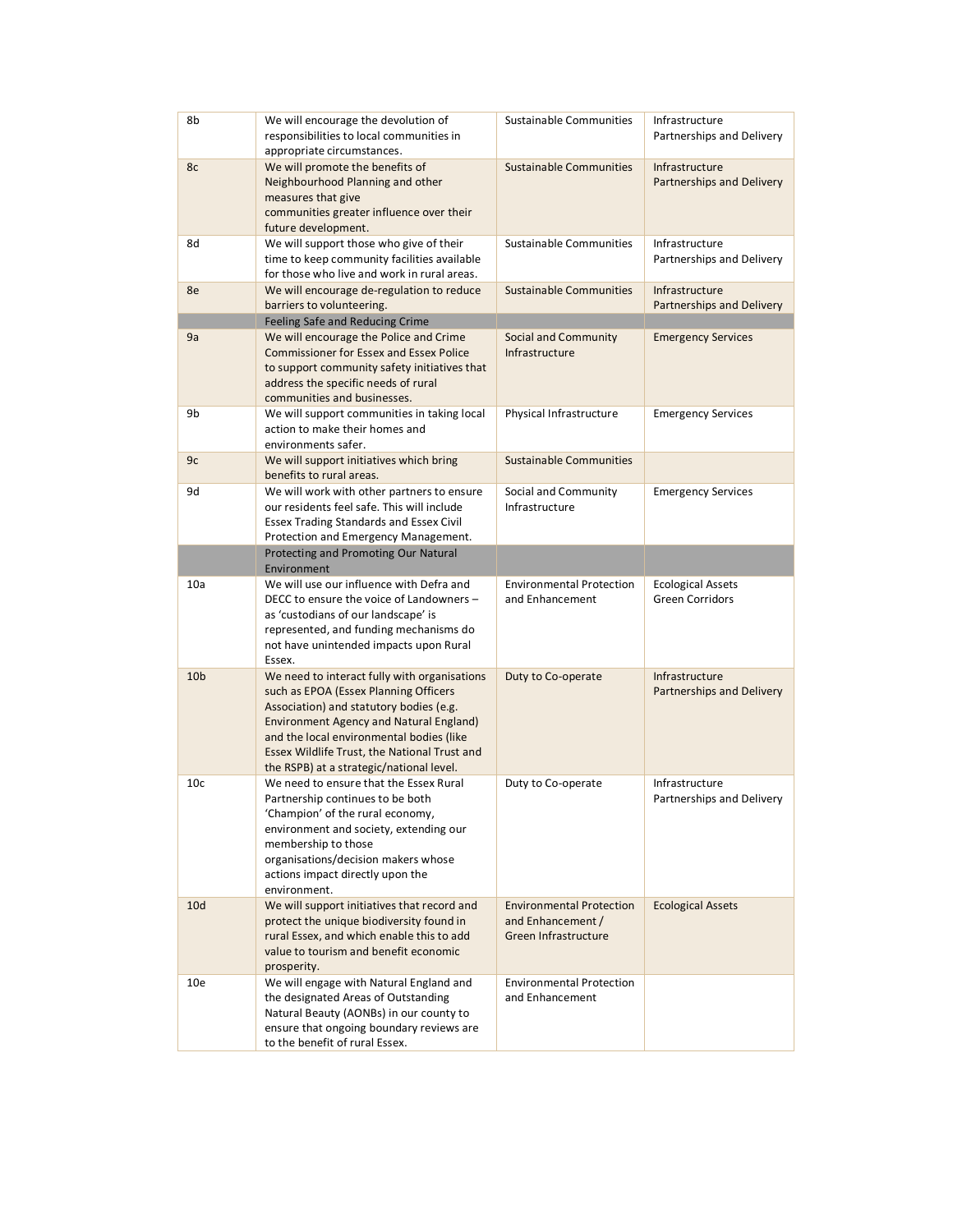#### **Social Infrastructure**

9.24 The Brentwood CVS website provides an initial overview of the range of local groups, charities and organisations which are members of the CVS. Figure 9.2 below provides summary information and a basic classification of the organisations by type of activity. The range of organisations is only a small percentage of the overall social infrastructure - a full audit is outside the scope of this study.

#### **Figure 9.2: Local Groups, Charities and Community Organisations**

| Organisation (by             | % of Total         |
|------------------------------|--------------------|
| principal activity)          | <b>Memberships</b> |
| Animal support               | 2%                 |
| <b>Arts and Culture</b>      | 7%                 |
| <b>Disability Focused</b>    | 24%                |
| <b>Education / Spiritual</b> | 7%                 |
| Health / Care                | 19%                |
| Housing /                    | 5%                 |
| Accommodation                |                    |
| Sport                        | 8%                 |
| Support / Advice             | 26%                |
| Other                        | 2%                 |
| Total                        | 100%               |

#### **Social Services**

9.25 The key social services / facilities activities which operate within the Brentwood Borough area are listed below in Figure 9.3.

#### **Figure 9.3: Social Services – Key Activities in Brentwood Borough**

| <b>Type of Service / Facility</b> | <b>Activities</b>                 | <b>Locations</b>            |
|-----------------------------------|-----------------------------------|-----------------------------|
| <b>Family Support</b>             |                                   |                             |
| Larchwood Gardens Child           | Integrated children and family    | Larchwood Primary           |
| and Family Wellbeing Hub          | services (health, care and        | Larchwood Gardens           |
|                                   | support). Partners: ECC,          | Pilgrim's Hatch, CM15 9NG   |
|                                   | Barnardo's and Virgin Care.       |                             |
| <b>Young Carers Support</b>       | Young carers club for carers aged | <b>Brentwood Crossroads</b> |
|                                   | 8-19 years                        | 51 Tallon Road              |
|                                   |                                   | Hutton, Brentwood           |
|                                   |                                   | Essex, CM13 1TG             |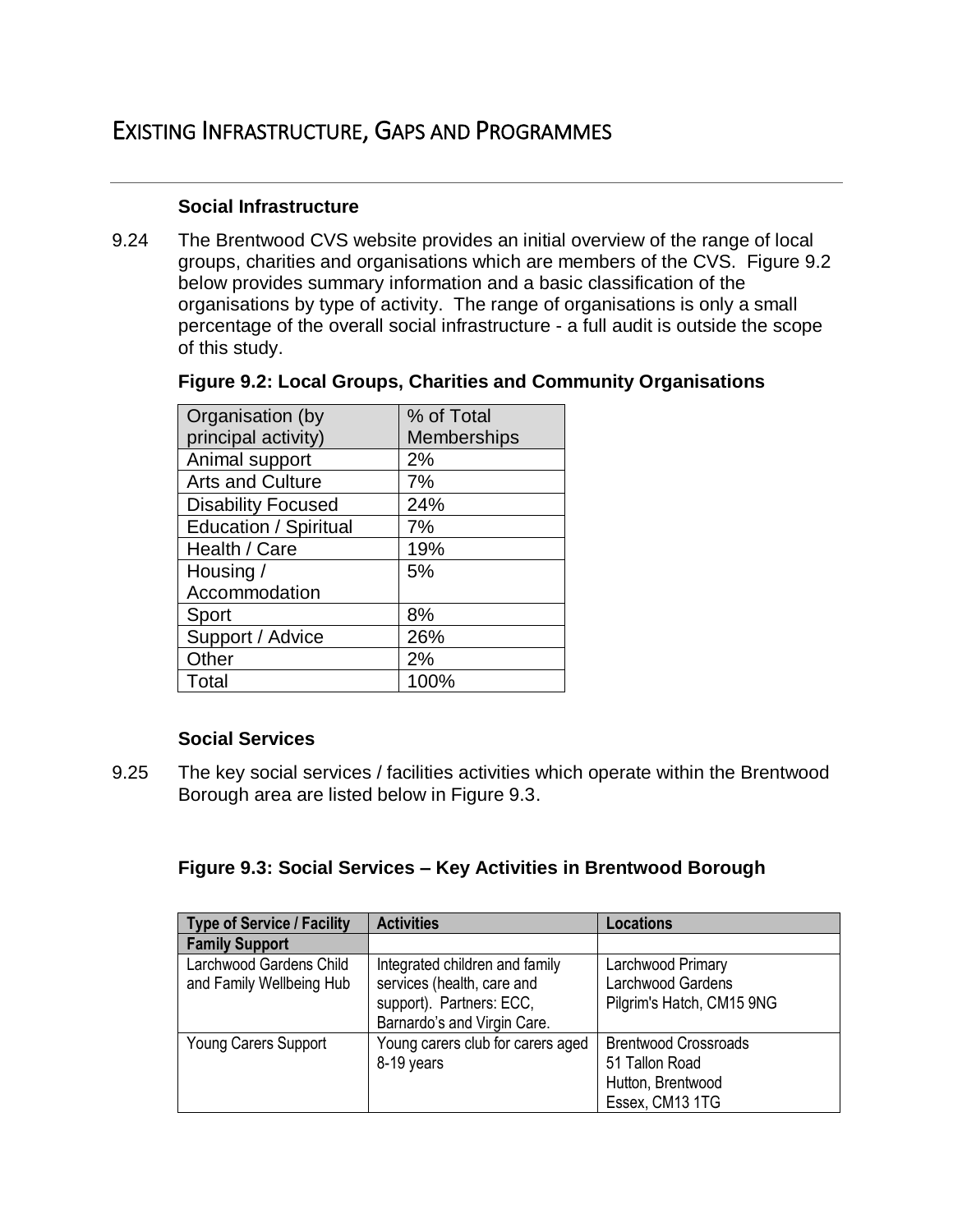| <b>Type of Service / Facility</b> | <b>Activities</b>                                                                                                                                                       | Locations                                          |
|-----------------------------------|-------------------------------------------------------------------------------------------------------------------------------------------------------------------------|----------------------------------------------------|
| <b>Family Support</b>             |                                                                                                                                                                         |                                                    |
| <b>Youth Services</b>             |                                                                                                                                                                         |                                                    |
| <b>Local Youth Service</b>        | Offers a range of services for<br>young people aged 13-19 (and up<br>to 25 with additional learning<br>needs). Also operates as a music<br>venue with recording studio. | The Hermit, Shenfield Road,<br>Brentwood, CM15 8AG |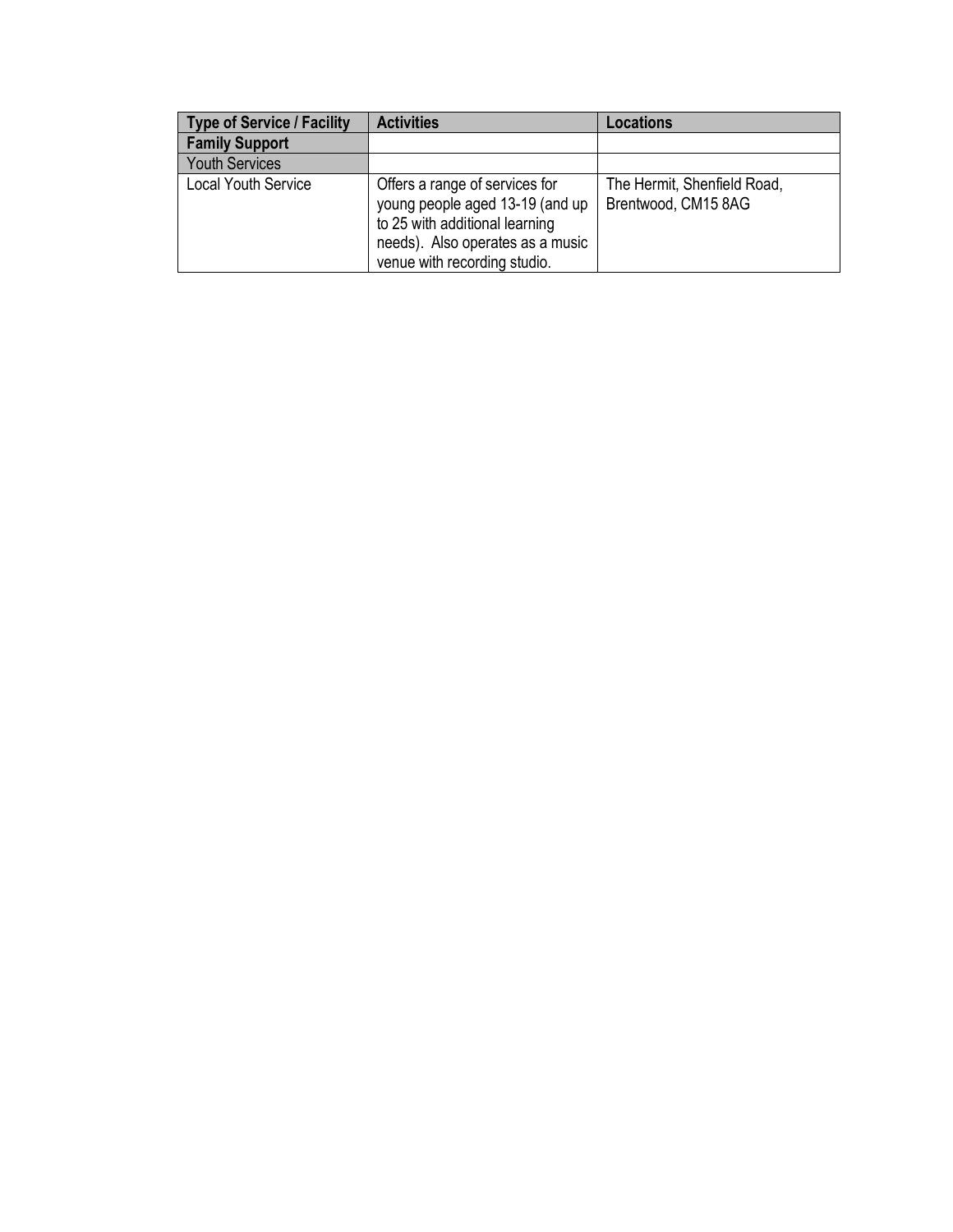9.26 Information on senior housing within the Borough is summarised below in Figure 9.4 and has been obtained from the housing care website.<sup>10</sup>

| Name of<br><b>Accommodation</b>     | <b>Broad</b><br>Location | <b>Types of</b><br><b>Facilities</b> | <b>Management</b><br>/ Ownership                                 | <b>Tenure</b>                | <b>Dwellings</b> | <b>Number</b><br>of<br><b>Rooms</b>                                                                | <b>Additional</b><br>care Info                                  |
|-------------------------------------|--------------------------|--------------------------------------|------------------------------------------------------------------|------------------------------|------------------|----------------------------------------------------------------------------------------------------|-----------------------------------------------------------------|
| Almshouses                          | South<br>Weald           | Age<br>exclusive<br>housing          | Management<br>- Browne and<br>Wingrave<br>Almshouse<br>Charities | Rent<br>(social<br>landlord) | 12               |                                                                                                    |                                                                 |
| Ardtully<br>Retirement<br>Residence | Ingatestone              | Care<br>Home                         | Ownership -<br>Amba Care<br>Homes<br>Group                       |                              |                  | 18 single<br>rooms<br>and 4<br>shared<br>rooms<br>(22 en<br>suite).<br>26<br>residents<br>in total | Enhanced<br>Sheltered /<br><b>Extra Care</b><br>/ Close<br>Care |

**Figure 9.4: Senior Housing within Brentwood Borough**

 $\overline{\phantom{a}}$ 

<sup>10</sup> http://www.housingcare.org/residential-care-homes/area-2-brentwood.aspx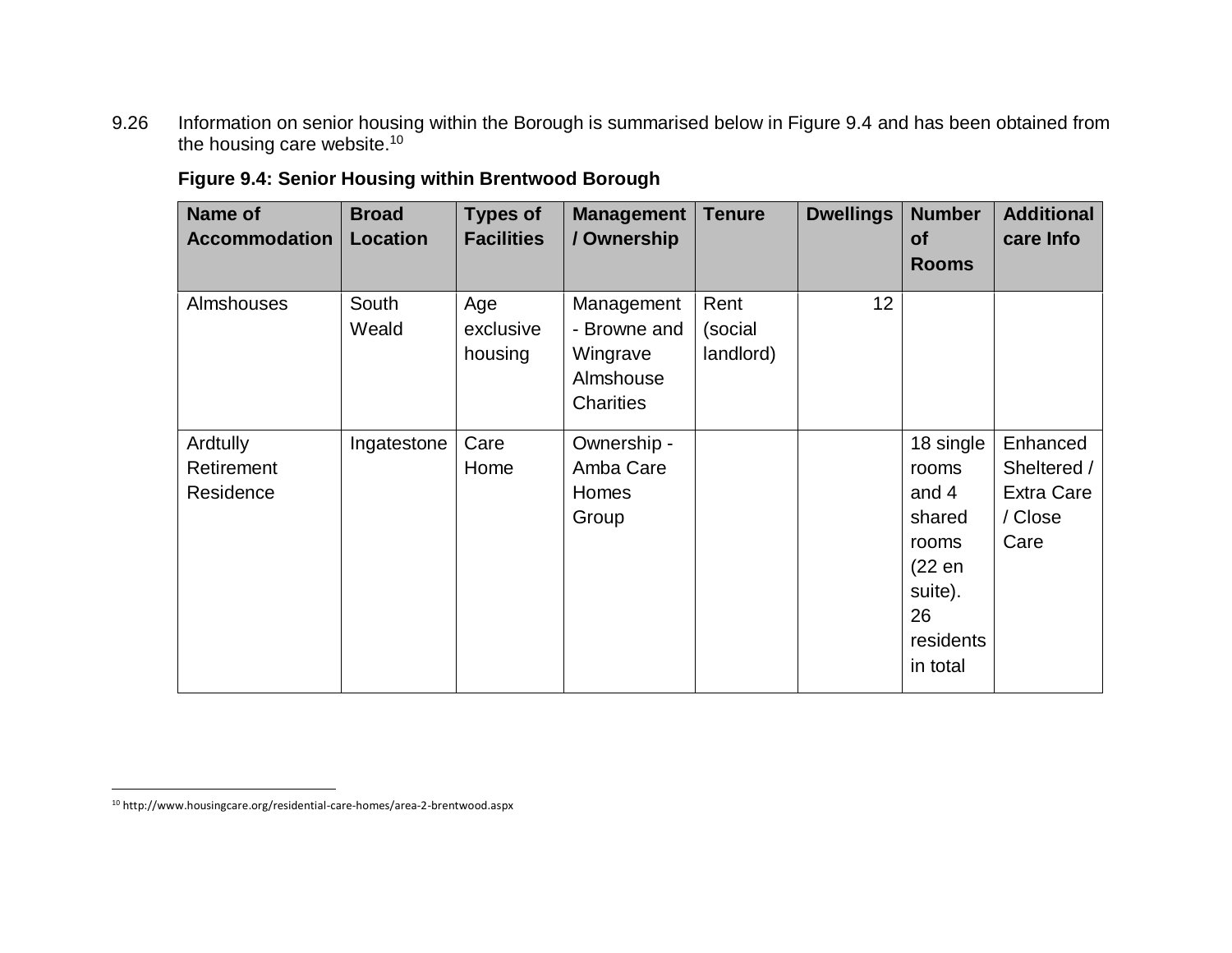| <b>Name of</b><br><b>Accommodation</b> | <b>Broad</b><br><b>Location</b> | <b>Types of</b><br><b>Facilities</b> | <b>Management</b><br>/ Ownership                                | <b>Tenure</b>                | <b>Dwellings</b> | <b>Number</b><br><b>of</b><br><b>Rooms</b> | <b>Additional</b><br>care Info             |
|----------------------------------------|---------------------------------|--------------------------------------|-----------------------------------------------------------------|------------------------------|------------------|--------------------------------------------|--------------------------------------------|
| <b>Aspen Court</b>                     | <b>Brentwood</b>                | Age<br>exclusive<br>housing          | Management<br>- London &<br>Quadrant<br>Housing<br><b>Trust</b> | Rent<br>(social<br>landlord) | 11               |                                            |                                            |
| <b>Beech Spinney</b>                   | <b>Warley Hill</b>              | Retirement<br>/ sheltered<br>housing | Managed by:<br>Retirement<br>Lease<br>Housing<br>Association    | Leasehold                    | 28               |                                            |                                            |
| <b>Berman's Close</b>                  | Hutton                          | Retirement<br>/ sheltered<br>housing | Managed by:<br>William<br>Berman's<br><b>Trust</b>              | Rent<br>(social<br>landlord) | 12               |                                            |                                            |
| Bishops Hall /<br><b>The Retreat</b>   | <b>Brentwood</b>                | Retirement<br>/ sheltered<br>housing | Managed by:<br><b>Brentwood</b><br>Borough<br>Council           | Rent<br>(social<br>landlord) | 35               |                                            |                                            |
| <b>Brentwood Care</b><br>Centre        | Pilgrims<br>Hatch               | Care<br>Home,<br>Care                | Owned by:<br><b>Ranc Care</b><br>Homes Ltd                      |                              |                  | 112<br>singe<br>rooms                      | Enhanced<br>Sheltered<br>/ Extra<br>Care / |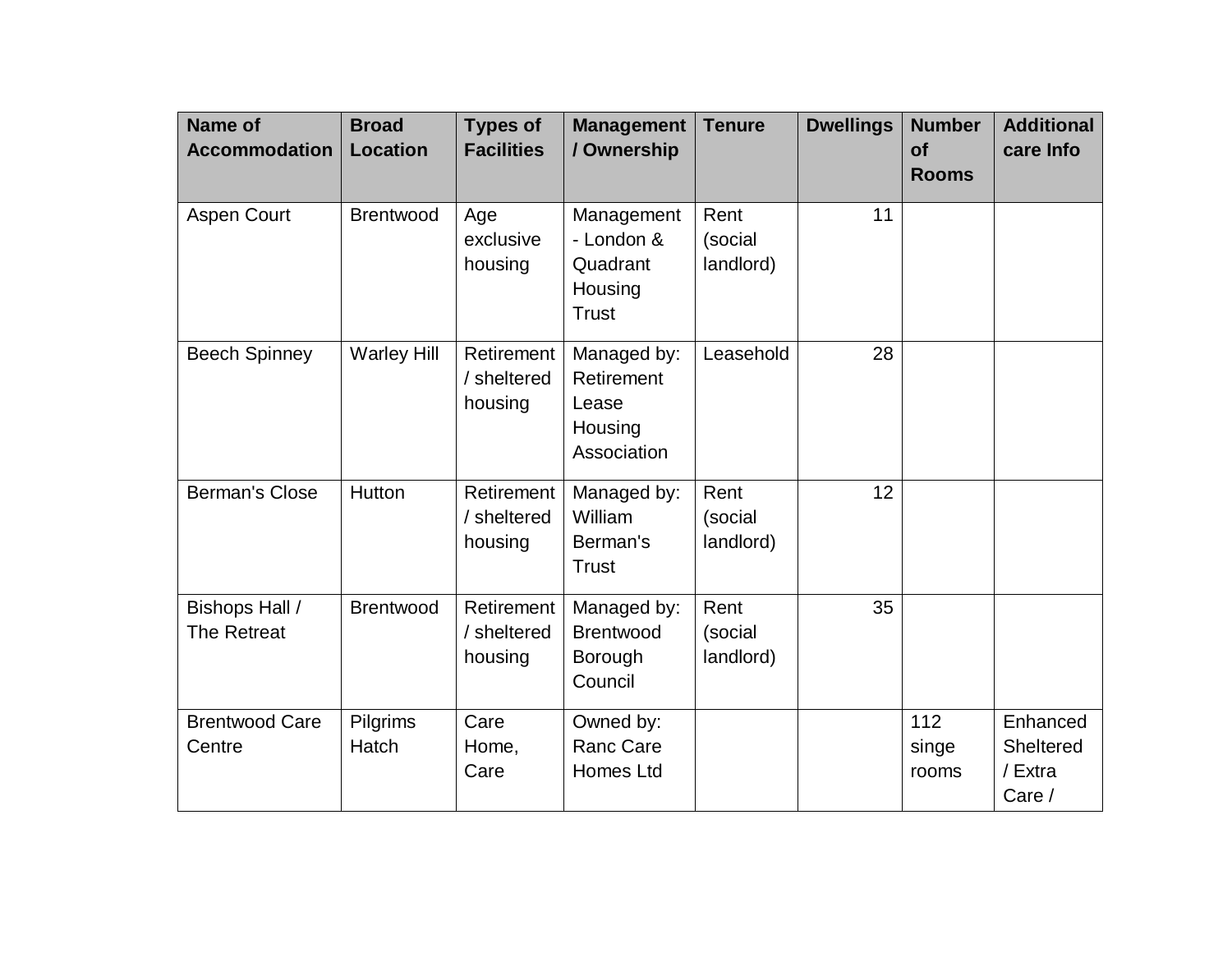| <b>Name of</b><br><b>Accommodation</b> | <b>Broad</b><br><b>Location</b> | <b>Types of</b><br><b>Facilities</b> | <b>Management</b><br>/ Ownership                      | <b>Tenure</b>                | <b>Dwellings</b> | <b>Number</b><br><b>of</b><br><b>Rooms</b>                                                    | <b>Additional</b><br>care Info                              |
|----------------------------------------|---------------------------------|--------------------------------------|-------------------------------------------------------|------------------------------|------------------|-----------------------------------------------------------------------------------------------|-------------------------------------------------------------|
|                                        |                                 | home with<br>nursing                 |                                                       |                              |                  | (112 en<br>suite)                                                                             | Close<br>Care                                               |
| <b>Brickstock Furze</b>                | Shenfield                       | Retirement<br>/ sheltered<br>housing | Managed by:<br><b>HML Ashton</b><br>Chater            | Leasehold                    | 20               |                                                                                               |                                                             |
| <b>Brook field Close</b>               | Hutton                          | Retirement<br>/ sheltered<br>housing | Managed by:<br><b>Brentwood</b><br>Borough<br>Council | Rent<br>(social<br>landlord) | 25               |                                                                                               |                                                             |
| <b>Brook House</b><br>Care Home        | <b>Brentwood</b>                | Care<br>Home                         | Owned by:<br>Larchwood<br>Care                        |                              |                  | 58<br>singe<br>and 6<br>shared<br>rooms<br>(64)<br>ensuite)<br>$-70$<br>residents<br>in total | Enhanced<br>Sheltered<br>/ Extra<br>Care /<br>Close<br>Care |
| Chichester<br>House                    | <b>Brentwood</b>                | Retirement<br>/ sheltered<br>housing | Managed by:<br><b>Brentwood</b>                       | Rent<br>(social<br>landlord) | 41               |                                                                                               |                                                             |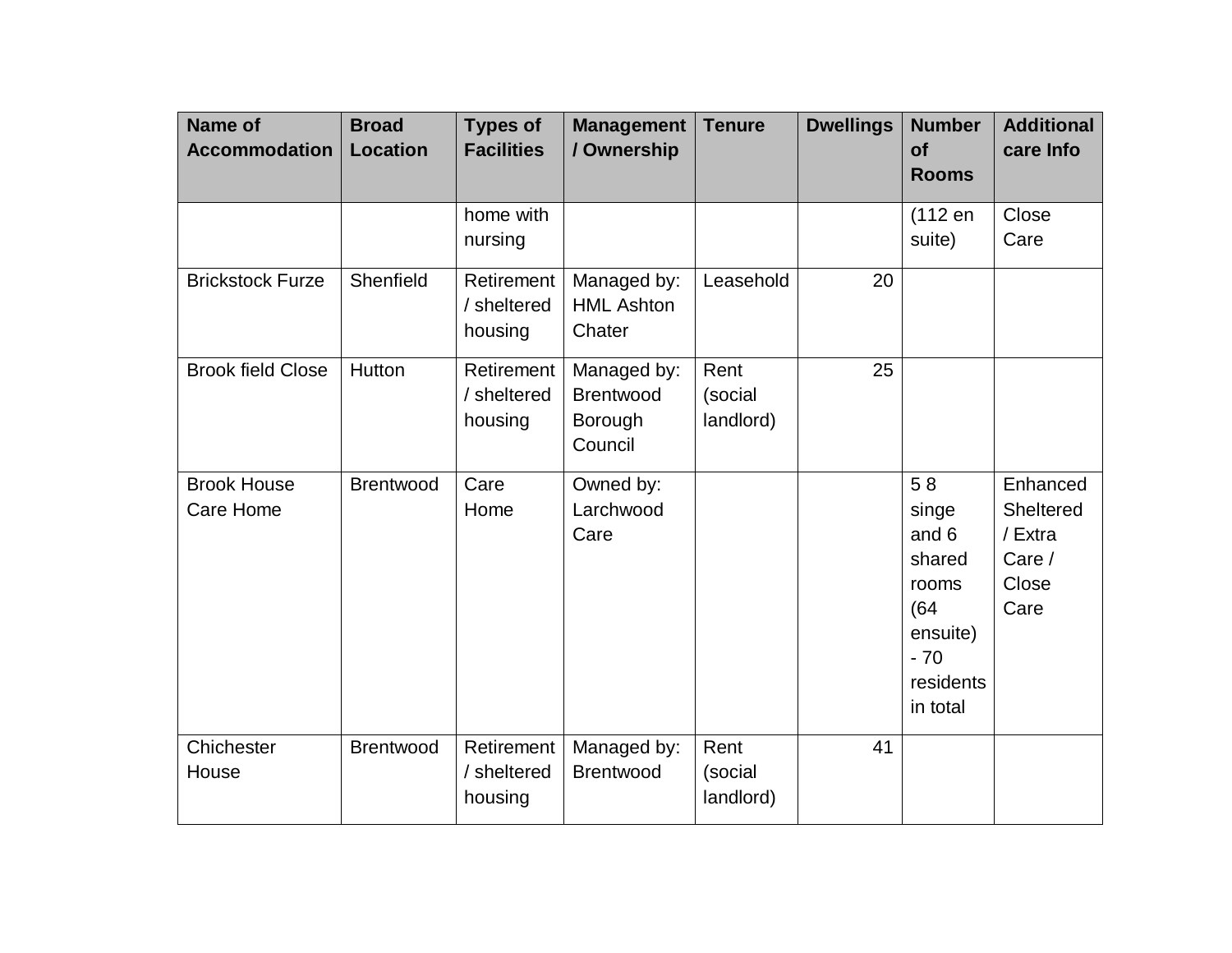| <b>Name of</b><br><b>Accommodation</b> | <b>Broad</b><br><b>Location</b> | <b>Types of</b><br><b>Facilities</b> | <b>Management</b><br>/ Ownership                      | <b>Tenure</b>                | <b>Dwellings</b> | <b>Number</b><br>of<br><b>Rooms</b>                                                | <b>Additional</b><br>care Info                                  |
|----------------------------------------|---------------------------------|--------------------------------------|-------------------------------------------------------|------------------------------|------------------|------------------------------------------------------------------------------------|-----------------------------------------------------------------|
|                                        |                                 |                                      | Borough<br>Council                                    |                              |                  |                                                                                    |                                                                 |
| Danbury Close                          | Pilgrims<br>Hatch               | Retirement<br>/ sheltered<br>housing | Managed by:<br><b>Brentwood</b><br>Borough<br>Council | Rent<br>(social<br>landlord) | 47               |                                                                                    |                                                                 |
| Douglas Matthew<br>House               | <b>Brentwood</b><br>Town        | Retirement<br>/ sheltered<br>housing | Managed by:<br>Anchor                                 | Rent<br>(social<br>landlord) | 69               |                                                                                    |                                                                 |
| <b>Dudbrook Hall</b>                   | Kelvedon<br>Common              | Care<br>Home                         | Owned by: St<br><b>Michaels</b><br>Homes              |                              |                  | 43<br>residents<br>in 31<br>single<br>and 3<br>shared<br>rooms<br>(18en<br>suite). | Enhanced<br>Sheltered /<br><b>Extra Care</b><br>/ Close<br>Care |
| Harewood Road                          | <b>Brentwood</b>                | Retirement<br>/ sheltered<br>housing | Managed by:<br><b>Brentwood</b><br>Borough<br>Council | Rent<br>(social<br>landlord) | 50               |                                                                                    |                                                                 |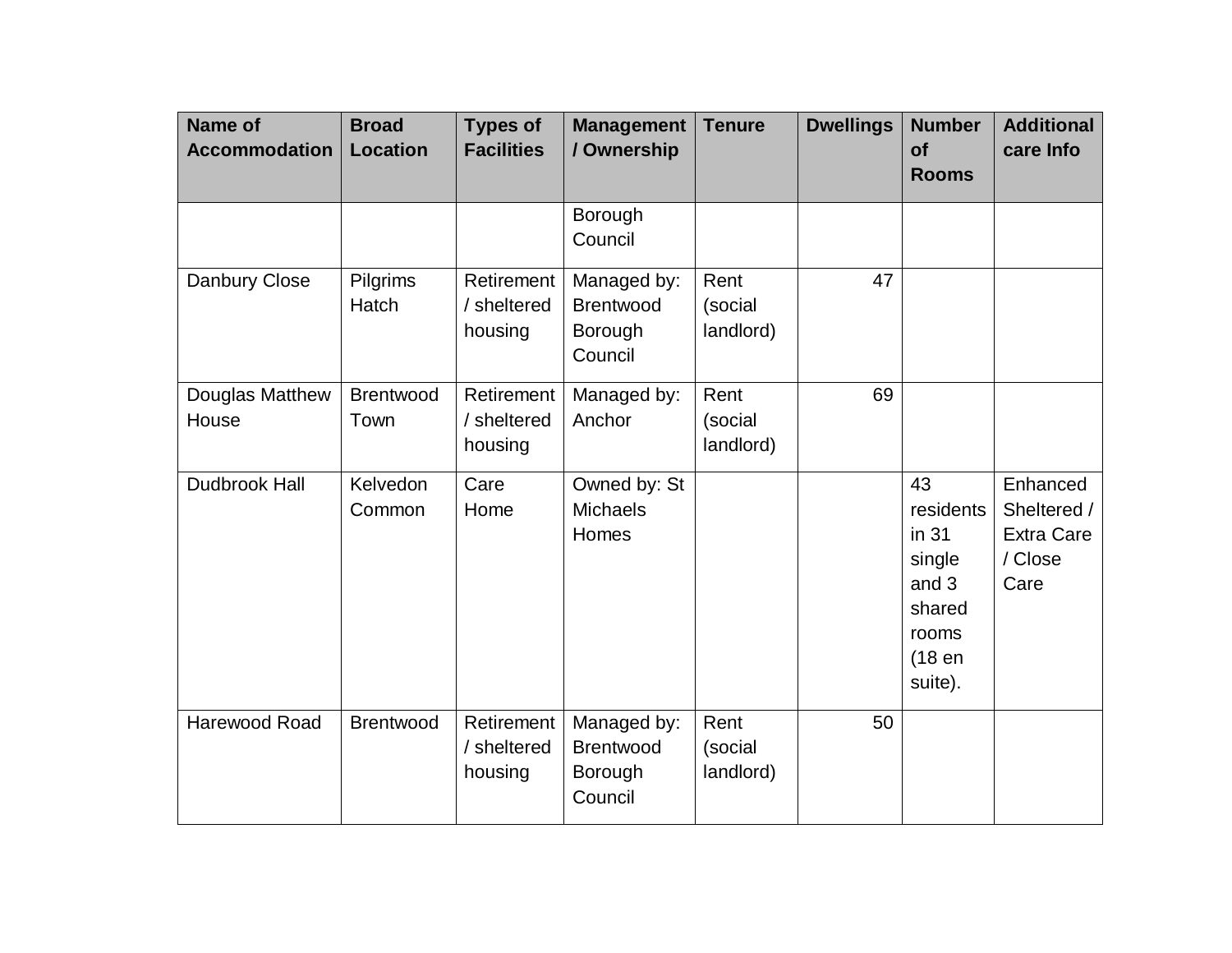| <b>Name of</b><br><b>Accommodation</b> | <b>Broad</b><br><b>Location</b> | <b>Types of</b><br><b>Facilities</b> | <b>Management</b><br>/ Ownership            | <b>Tenure</b>                | <b>Dwellings</b> | <b>Number</b><br>of<br><b>Rooms</b>                                                 | <b>Additional</b><br>care Info                                  |
|----------------------------------------|---------------------------------|--------------------------------------|---------------------------------------------|------------------------------|------------------|-------------------------------------------------------------------------------------|-----------------------------------------------------------------|
| Hedgerows<br><b>Nursing Home</b>       | <b>Brentwood</b>                | Care<br>home with<br>nursing         | Owned by:<br><b>Outlook Care</b>            |                              |                  | 36<br>residents                                                                     | Enhanced<br>Sheltered /<br><b>Extra Care</b><br>/ Close<br>care |
| <b>Heron Court</b>                     | Herongate                       | Care<br>Home                         | Owned by:<br>Runwood<br>Homes plc           |                              |                  | 35<br>residents<br>in 31<br>single<br>and 2<br>shared<br>rooms<br>(18en)<br>suite). | Enhanced<br>Sheltered /<br><b>Extra Care</b><br>/ Close<br>care |
| <b>Hibbard House</b>                   | Brentwood                       | Age<br>exclusive<br>housing          | <b>Brentwood</b><br>Housing<br><b>Trust</b> | Rent<br>(social<br>landlord) | 6                |                                                                                     |                                                                 |
| Homehurst<br>House                     | <b>Brentwood</b>                | Retirement<br>/ sheltered<br>housing | Managed by:<br><b>FirstPort</b>             | Leasehold                    | 59               |                                                                                     |                                                                 |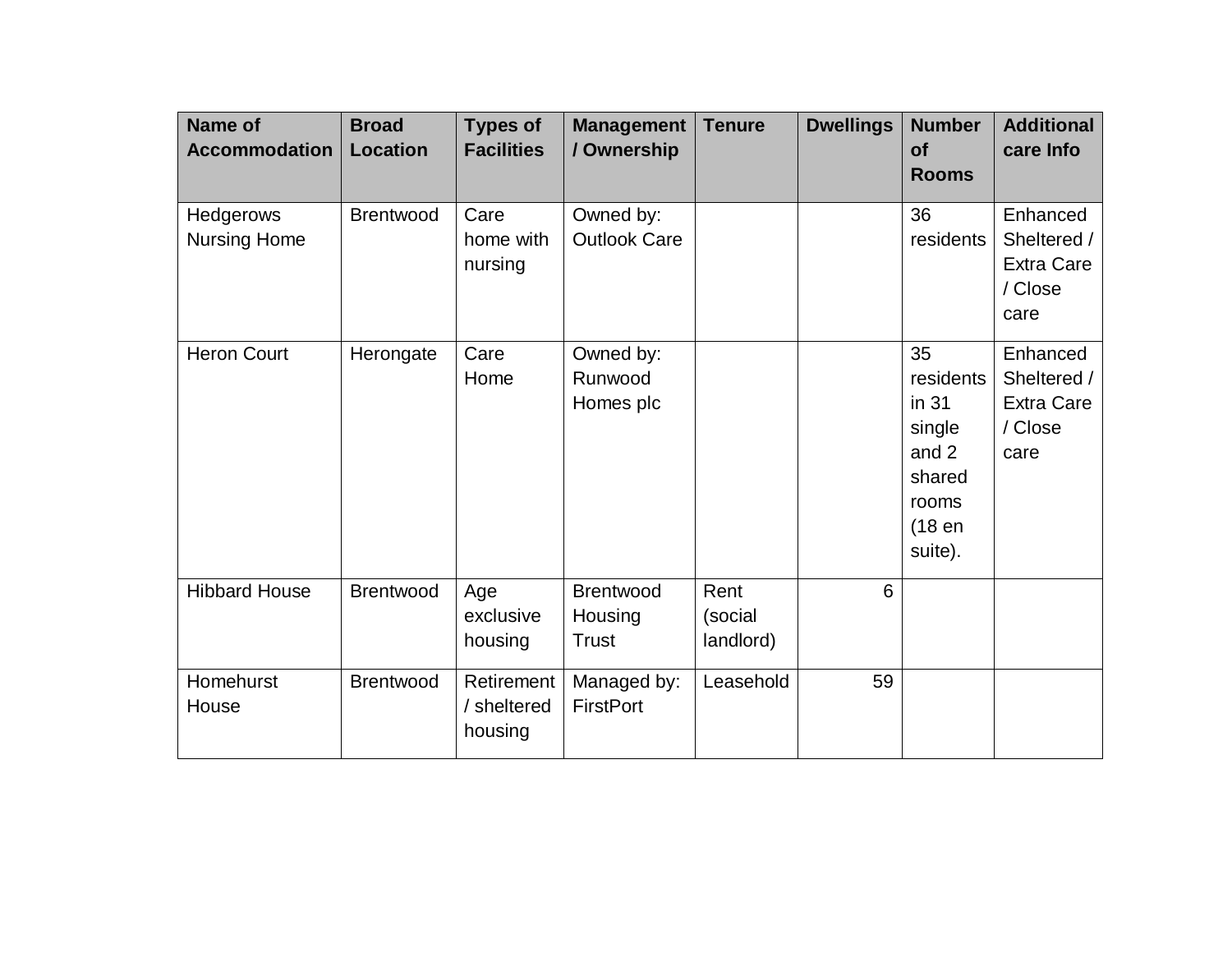| <b>Name of</b><br><b>Accommodation</b>      | <b>Broad</b><br><b>Location</b> | <b>Types of</b><br><b>Facilities</b> | <b>Management</b><br>/ Ownership                      | <b>Tenure</b>                | <b>Dwellings</b> | <b>Number</b><br><b>of</b><br><b>Rooms</b>                       | <b>Additional</b><br>care Info                                  |
|---------------------------------------------|---------------------------------|--------------------------------------|-------------------------------------------------------|------------------------------|------------------|------------------------------------------------------------------|-----------------------------------------------------------------|
| <b>Howie Cottages</b>                       | <b>Brentwood</b>                | Age<br>exclusive<br>housing          | Managed by:<br>Stonewater                             | Rent<br>(social<br>landlord) | $\overline{4}$   |                                                                  |                                                                 |
| <b>Hutton Village</b><br><b>Care Home</b>   | Hutton                          | Care<br>home with<br>nursing         | Owned by:<br><b>BUPA Care</b><br>Homes                |                              |                  | 40<br>residents<br>in 40<br>single<br>rooms<br>(40 en<br>suite). | Enhanced<br>Sheltered /<br><b>Extra Care</b><br>/ Close<br>care |
| Ingleton House                              | Ingatestone<br>& Fryerning      | Retirement<br>/ sheltered<br>housing | Managed by:<br>Brentwood<br>Borough<br>Council        | Rent<br>(social<br>landlord) | 25               |                                                                  |                                                                 |
| Juniper Court<br>and Coronation<br>Cottages | <b>Brentwood</b>                | Retirement<br>/ sheltered<br>housing | Managed by:<br><b>Brentwood</b><br>Borough<br>Council | Rent<br>(social<br>landlord) | 30               |                                                                  |                                                                 |
| Leonard Lodge<br>Care Home                  | Hutton                          | Care<br>home with<br>nursing         | Owned by:<br><b>Barchester</b><br>Healthcare<br>Ltd   |                              |                  | 60<br>residents<br>in 60<br>single<br>rooms                      | Enhanced<br>Sheltered /<br>Extra Care                           |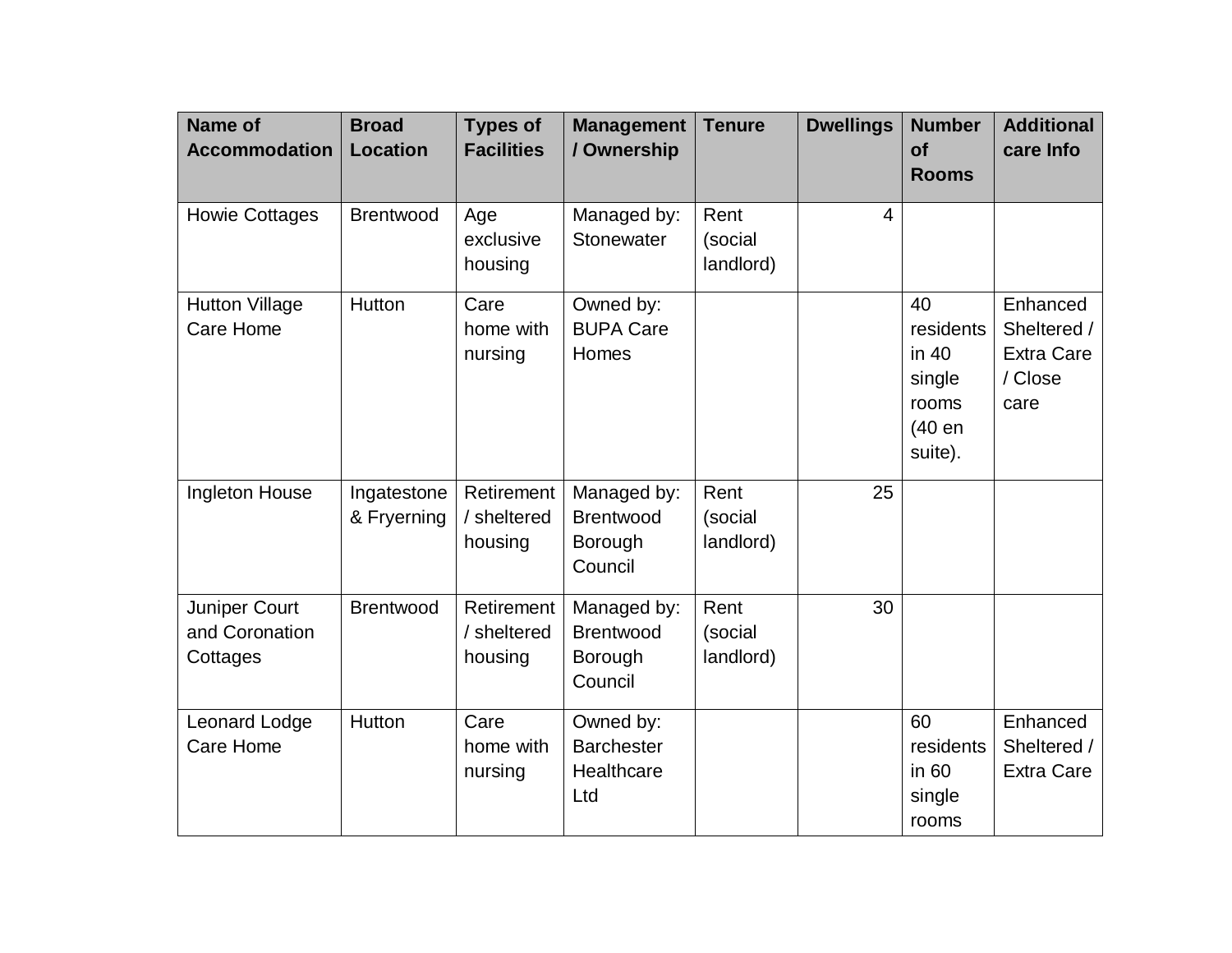| <b>Name of</b><br><b>Accommodation</b> | <b>Broad</b><br><b>Location</b> | <b>Types of</b><br><b>Facilities</b>          | <b>Management</b><br>/ Ownership               | <b>Tenure</b>                | <b>Dwellings</b> | <b>Number</b><br><b>of</b><br><b>Rooms</b>                                          | <b>Additional</b><br>care Info                                  |
|----------------------------------------|---------------------------------|-----------------------------------------------|------------------------------------------------|------------------------------|------------------|-------------------------------------------------------------------------------------|-----------------------------------------------------------------|
|                                        |                                 |                                               |                                                |                              |                  | (60 en<br>suite)                                                                    | / Close<br>care                                                 |
| <b>Montbazon Court</b>                 | <b>Brentwood</b>                | Extra care<br>housing                         | Managed by:<br>L&Q Living                      | Rent<br>(social<br>landlord) | 26               |                                                                                     |                                                                 |
| <b>Old Shenfield</b><br>Place          | Shenfield                       | Care<br>Home,<br>Care<br>home with<br>nursing | Owned by:<br>Amba Care<br>Homes<br>Group       |                              |                  | 31<br>residents<br>in 21<br>single<br>and 5<br>shared<br>rooms<br>(20 en<br>suite). | Enhanced<br>Sheltered /<br><b>Extra Care</b><br>/ Close<br>care |
| <b>Primrose Court</b>                  | <b>Brentwood</b>                | Retirement<br>/ sheltered<br>housing          | Managed by:<br>Orbit<br>Housing<br>Association | Leasehold                    | 46               |                                                                                     |                                                                 |
| Queenswood<br>House                    | <b>Brentwood</b>                | Retirement<br>/ sheltered<br>housing          | Managed by:<br>Home Group<br>Ltd               | Leasehold                    | 56               |                                                                                     |                                                                 |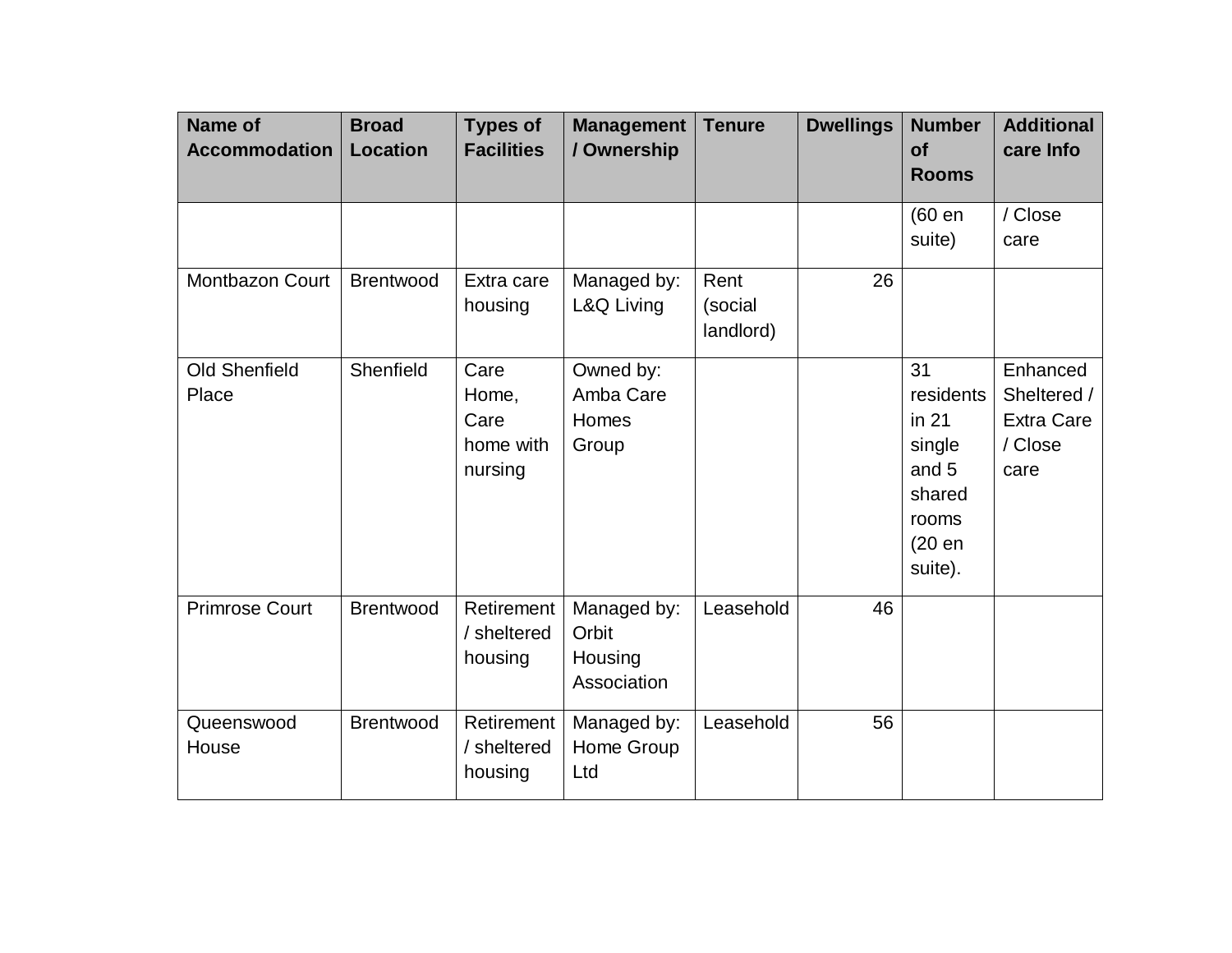| <b>Name of</b><br><b>Accommodation</b> | <b>Broad</b><br><b>Location</b> | <b>Types of</b><br><b>Facilities</b> | <b>Management</b><br>/ Ownership                                          | <b>Tenure</b>                | <b>Dwellings</b> | <b>Number</b><br><b>of</b><br><b>Rooms</b> | <b>Additional</b><br>care Info |
|----------------------------------------|---------------------------------|--------------------------------------|---------------------------------------------------------------------------|------------------------------|------------------|--------------------------------------------|--------------------------------|
| <b>Quennell Way</b>                    | Hutton                          | Retirement<br>/ sheltered<br>housing | Managed by:<br><b>Brentwood</b><br>Borough<br>Council                     | Rent<br>(social<br>landlord) | 29               |                                            |                                |
| Ravenscourt                            | <b>Brentwood</b>                | Retirement<br>/ sheltered<br>housing | Managed by:<br>Warwick<br><b>Estates</b><br>Property<br>Management<br>Ltd | Leasehold                    | 46               |                                            |                                |
| <b>Roseberry Court</b>                 | Hutton                          | Retirement<br>/ sheltered<br>housing | Managed by:<br>Genesis<br>Housing<br>Association                          | Rent<br>(social<br>landlord) | 30               |                                            |                                |
| Rowen Green                            | <b>Brentwood</b>                | Retirement<br>/ sheltered<br>housing | Managed by:<br><b>Brentwood</b><br>Borough<br>Council                     | Rent<br>(social<br>landlord) | 26               |                                            |                                |
| <b>Sawyers Court</b>                   | Shenfield                       | Retirement<br>/ sheltered<br>housing | Managed by:<br><b>FirstPort</b>                                           | Leasehold                    | 26               |                                            |                                |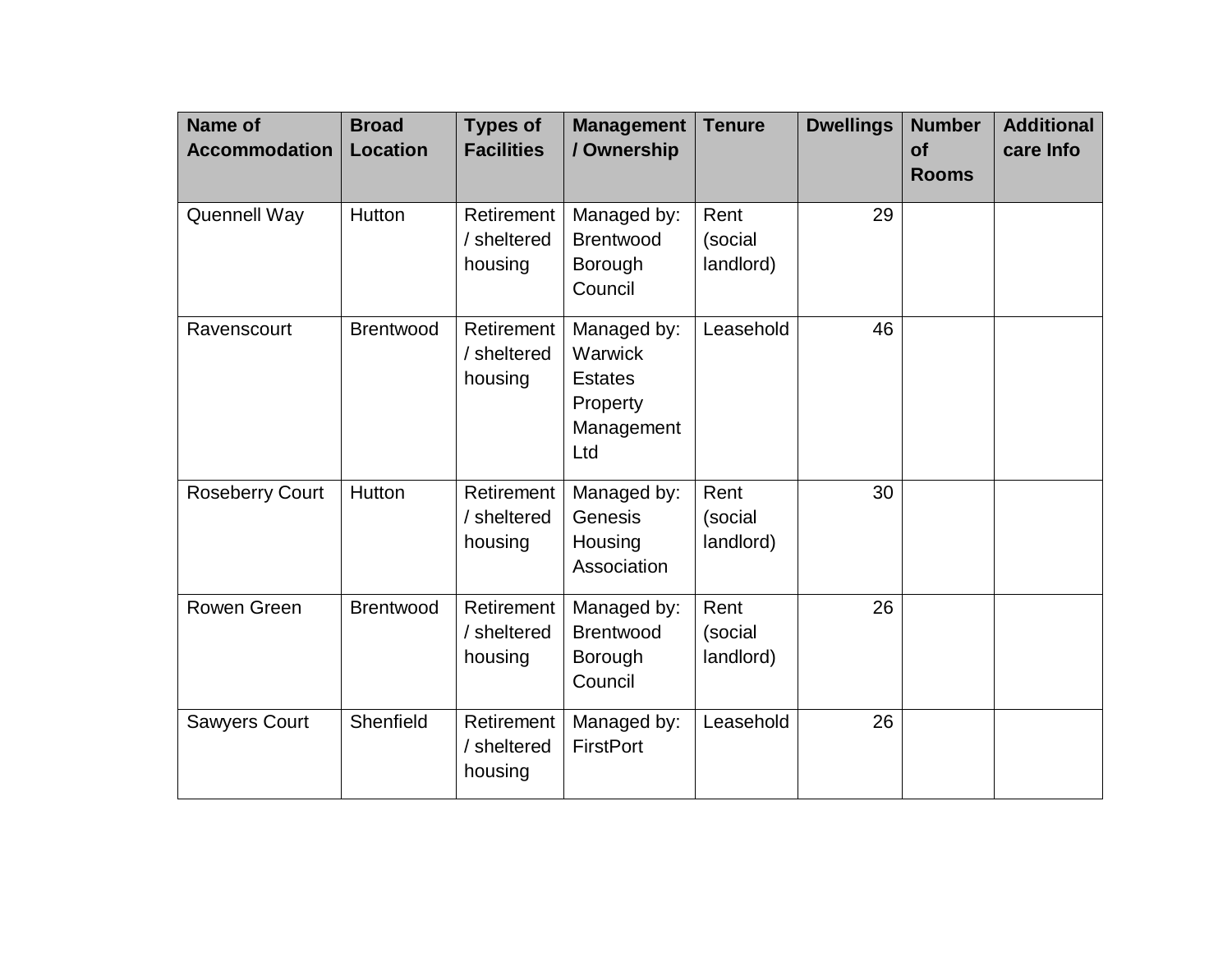| <b>Name of</b><br><b>Accommodation</b> | <b>Broad</b><br><b>Location</b> | <b>Types of</b><br><b>Facilities</b> | <b>Management</b><br>/ Ownership                         | <b>Tenure</b>                | <b>Dwellings</b> | <b>Number</b><br>of<br><b>Rooms</b>                                 | <b>Additional</b><br>care Info                                  |
|----------------------------------------|---------------------------------|--------------------------------------|----------------------------------------------------------|------------------------------|------------------|---------------------------------------------------------------------|-----------------------------------------------------------------|
| <b>Seton Unit</b>                      | Warley                          | Care<br>home                         | Sisters of<br>Charity of St<br>Vincent de<br>Paul        |                              |                  | 8<br>residents<br>in 8<br>single<br>rooms (8<br>en suite)           | Enhanced<br>Sheltered /<br><b>Extra Care</b><br>/ Close<br>care |
| Seven Arches                           | Cornsland                       | Care<br>home with<br>nursing         | Owned by:<br><b>Brookvale</b><br>Healthcare              |                              |                  | 30<br>residents<br>in 30<br>single<br>rooms<br>(24 en<br>suite).    | Enhanced<br>Sheltered /<br><b>Extra Care</b><br>/ Close<br>care |
| <b>Signature The</b><br><b>Beeches</b> | Brentwood                       | Care<br>home with<br>nursing         | Owned by:<br>Signature<br>Senior<br>Lifestyle<br>Limited |                              |                  | 124<br>residents<br>in 124<br>single<br>rooms<br>(124 en<br>suite). | Enhanced<br>Sheltered /<br><b>Extra Care</b><br>/ Close<br>care |
| Sir Francis Way                        | Kelvedon<br>Hatch               | Retirement<br>/ sheltered<br>housing | Managed by:<br><b>Brentwood</b>                          | Rent<br>(social<br>landlord) | 9                |                                                                     |                                                                 |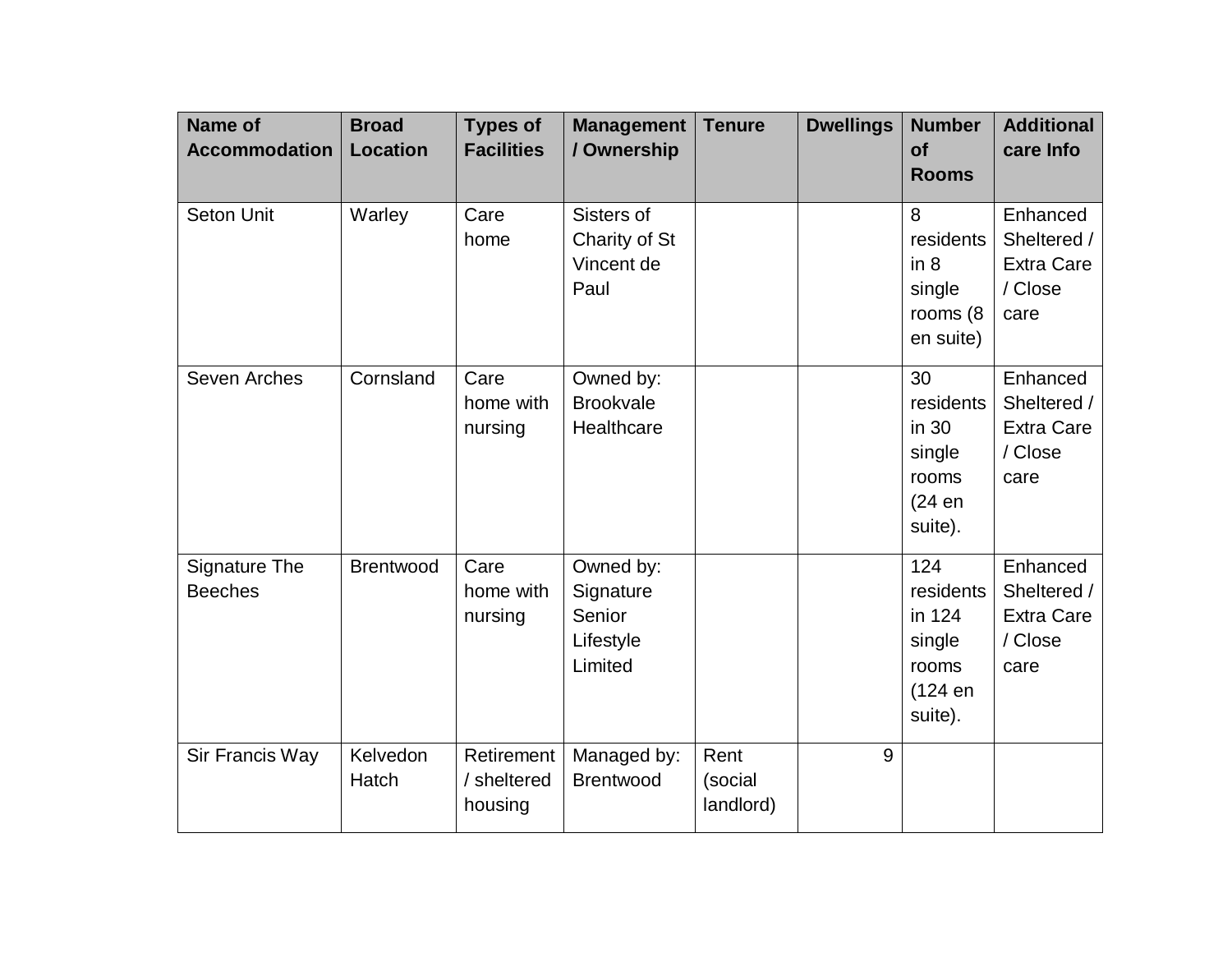| Name of<br><b>Accommodation</b> | <b>Broad</b><br><b>Location</b> | <b>Types of</b><br><b>Facilities</b>                            | <b>Management</b><br>/ Ownership               | <b>Tenure</b>                | <b>Dwellings</b> | <b>Number</b><br><b>of</b><br><b>Rooms</b>                       | <b>Additional</b><br>care Info                                  |
|---------------------------------|---------------------------------|-----------------------------------------------------------------|------------------------------------------------|------------------------------|------------------|------------------------------------------------------------------|-----------------------------------------------------------------|
|                                 |                                 |                                                                 | Borough<br>Council                             |                              |                  |                                                                  |                                                                 |
| St. Georges<br>Court            | <b>Brentwood</b>                | Retirement<br>/ sheltered<br>housing /<br>Extra care<br>housing | Managed by:<br>Brentwood<br>Borough<br>Council | Rent<br>(social<br>landlord) | 55               |                                                                  | <b>Extra Care</b>                                               |
| St. Thomas Court                | <b>Brentwood</b>                | Retirement<br>/ sheltered<br>housing                            | Managed by:<br>Anchor                          | Rent<br>(social<br>landlord) | 25               |                                                                  |                                                                 |
| <b>Sycamore Court</b>           | Little<br>Warley                | Care<br>home                                                    | Owned by:<br><b>Holmes Care</b><br>Group       |                              |                  | 39<br>residents<br>in 39<br>single<br>rooms<br>(39 en<br>suite). | Enhanced<br>Sheltered /<br>Close<br>Care                        |
| Tara                            | <b>Brentwood</b>                | Care<br>home                                                    | Owned by:<br>Mr & Mr<br>Sookary                |                              |                  | 8<br>residents<br>in 4<br>single<br>and 3                        | Enhanced<br>Sheltered /<br><b>Extra Care</b><br>/ Close<br>care |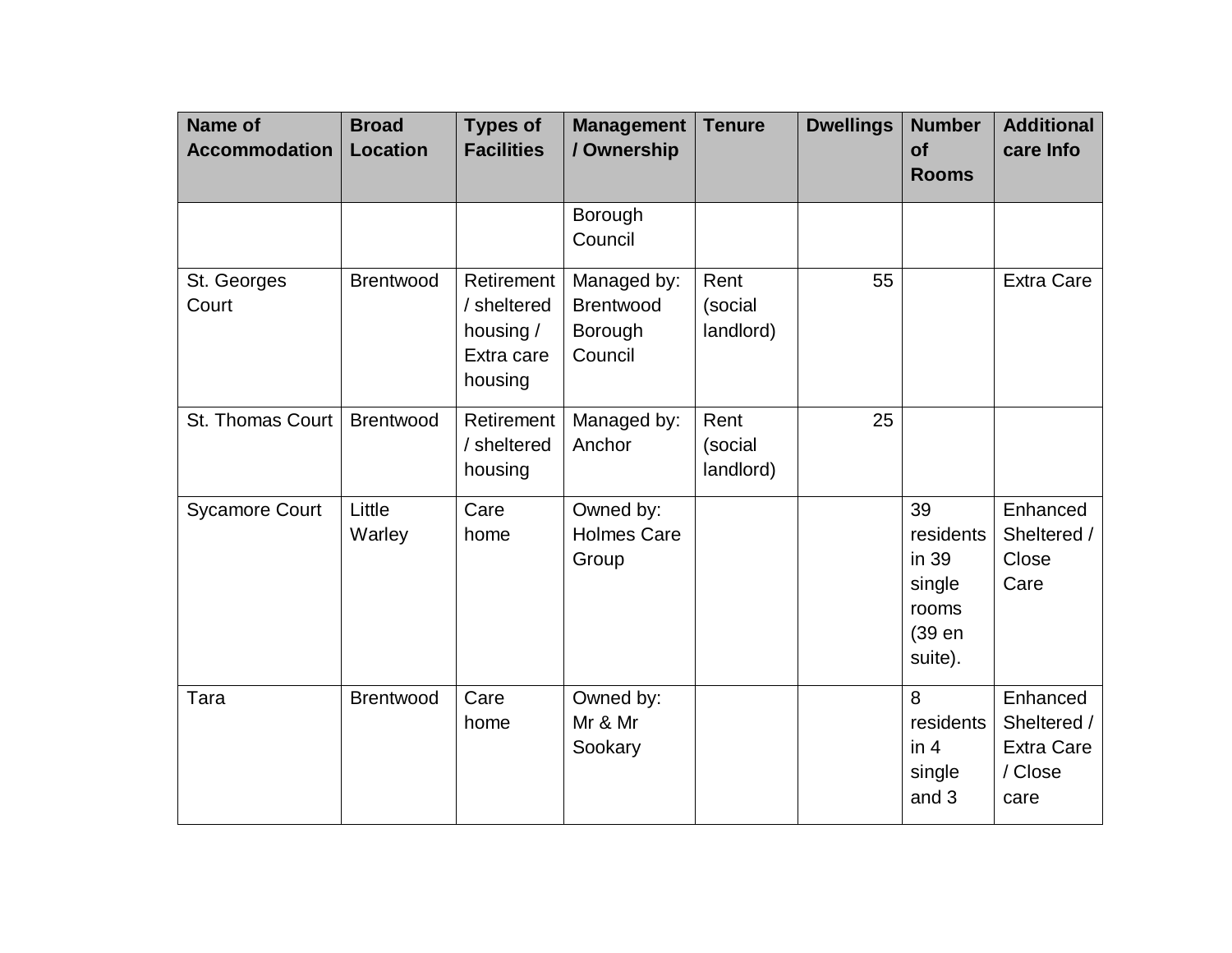| Name of<br><b>Accommodation</b>     | <b>Broad</b><br><b>Location</b> | <b>Types of</b><br><b>Facilities</b> | <b>Management</b><br>/ Ownership                      | <b>Tenure</b>                | <b>Dwellings</b> | <b>Number</b><br><b>of</b><br><b>Rooms</b>                       | <b>Additional</b><br>care Info                                  |
|-------------------------------------|---------------------------------|--------------------------------------|-------------------------------------------------------|------------------------------|------------------|------------------------------------------------------------------|-----------------------------------------------------------------|
|                                     |                                 |                                      |                                                       |                              |                  | shared<br>rooms                                                  |                                                                 |
| The Gables                          | Warley                          | Retirement<br>/ sheltered<br>housing | Managed by:<br>Brentwood<br>Borough<br>Council        | Rent<br>(social<br>landlord) | 38               |                                                                  |                                                                 |
| The Lawns                           | Warley                          | Retirement<br>/ sheltered<br>housing | Managed by:<br>Orbit<br>Housing<br>Association        | Leasehold                    | 44               |                                                                  |                                                                 |
| The Meads                           | Ingatestone<br>& Fryerning      | Retirement<br>/ sheltered<br>housing | Managed by:<br><b>Brentwood</b><br>Borough<br>Council | Rent<br>(social<br>landlord) | 39               |                                                                  |                                                                 |
| The Squirrels<br><b>Care Centre</b> | Great<br>Warley                 | Care<br>home                         | Owned by:<br>Larchwood<br>Care                        |                              |                  | 48<br>residents<br>in $47$<br>single<br>and 1<br>shared<br>rooms | Enhanced<br>Sheltered /<br><b>Extra Care</b><br>/ Close<br>Care |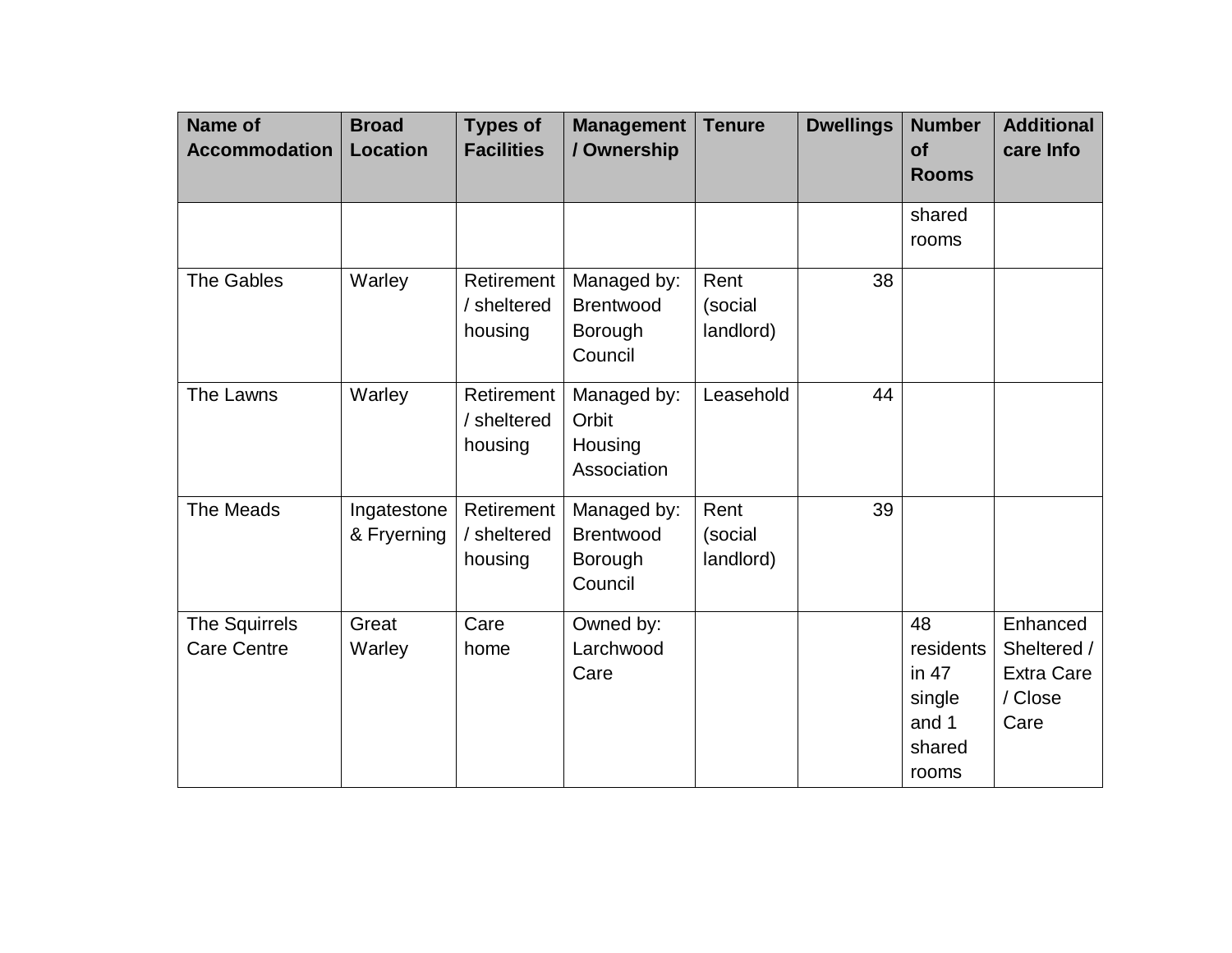| <b>Name of</b><br><b>Accommodation</b> | <b>Broad</b><br><b>Location</b> | <b>Types of</b><br><b>Facilities</b> | Management<br>/ Ownership                             | <b>Tenure</b>                | <b>Dwellings</b> | <b>Number</b><br><b>of</b><br><b>Rooms</b>                       | <b>Additional</b><br>care Info                                  |
|----------------------------------------|---------------------------------|--------------------------------------|-------------------------------------------------------|------------------------------|------------------|------------------------------------------------------------------|-----------------------------------------------------------------|
|                                        |                                 |                                      |                                                       |                              |                  | (44 en<br>suite).                                                |                                                                 |
| <b>Victoria Court</b>                  | <b>Brentwood</b>                | Retirement<br>/ sheltered<br>housing | Managed by:<br><b>Brentwood</b><br>Borough<br>Council | Rent<br>(social<br>landlord) | 35               |                                                                  |                                                                 |
| <b>Winifred Dell</b><br>House          | <b>Brentwood</b>                | Care<br>home                         | Owned by:<br>Excelcare                                |                              |                  | 76<br>residents<br>in 76<br>single<br>rooms<br>(76 en<br>suite). | Enhanced<br>Sheltered /<br><b>Extra Care</b><br>/ Close<br>Care |
| Total                                  |                                 |                                      |                                                       |                              | 1,004            |                                                                  |                                                                 |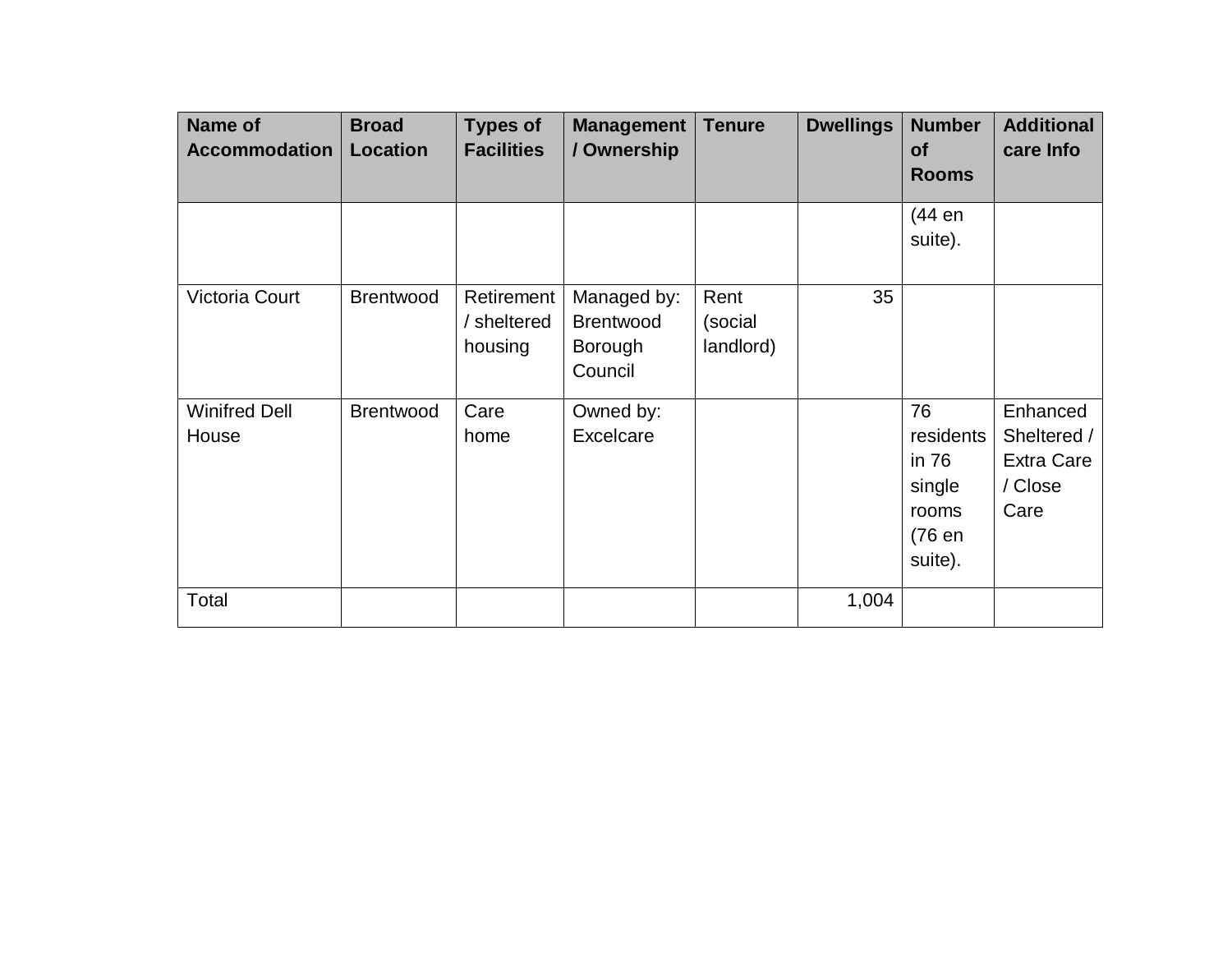#### **Community Facilities**

- 9.27 This section of the chapter provides baseline audit information on a wide range of community facilities, including community halls and centres, village halls, parish rooms / remembrance halls, libraries, cemeteries, graveyards and crematoria.
- 9.28 Brentwood Borough Council owns five community halls and has the head lease on one other facility. The six community halls are leased to Brentwood Leisure Trust (BLT). These are detailed below in Figure 9.5.

| <b>Community Hall</b> | <b>Description</b>                                                                                                                                                                                                                                                                                                                                                                                                                                                                                                                                                                                                                                 |
|-----------------------|----------------------------------------------------------------------------------------------------------------------------------------------------------------------------------------------------------------------------------------------------------------------------------------------------------------------------------------------------------------------------------------------------------------------------------------------------------------------------------------------------------------------------------------------------------------------------------------------------------------------------------------------------|
| <b>Bishops Hall</b>   | An established community hall situated off<br>Elizabeth Road, in Pilgrims Hatch, in a recently<br>refurbished park. It can accommodate seated<br>events for 100 - 130 people and 170 for discos. It<br>has an adjacent garden area with car parking and<br>parkland setting. It has a good-sized hall, kitchen<br>facilities and plenty of toilets. It has been a target<br>for Anti-Social Behaviour and vandalism. It is not<br>an attractive building and anti-climb features add<br>to this image.                                                                                                                                             |
| Merrymeade House      | An attractive building set in a central location in<br>Brentwood Town Centre. It is mixed use with six<br>seven rooms of varying sizes capable of<br>accommodating from 20 - 40 people. A Buddhist<br>Group is a tenant and operates a cafe on the<br>premises. It is also shared by a housing<br>association and residential lets so there needs to<br>be care with any bookings to avoid noise issues.<br>There is limited parking and Sawyers Hall has a<br>number of schools which leads to peak time<br>congestion in the immediate area. The tenants<br>and limited size of accommodation do not allow for<br>higher value social functions. |
| Hutton Poplars Hall   | Set in Hutton Poplars, Hutton the historic building<br>has 2 halls, a main hall with capacity for 150<br>seated and 200 standing and the Lansbury Suite<br>for up to 60 people. Both are licensed for civil<br>ceremonies and are popular for social events.<br>Good parking, toilet facilities. Long standing and<br>regular users including nursery. The historic<br>nature of the building means that there are high<br>maintenance costs.                                                                                                                                                                                                      |

#### **Figure 9.5: Community Halls<sup>11</sup>**

 $\overline{a}$ <sup>11</sup> Information reproduced from 4 Global Study – Value for Money Review and Management Options Appraisal - Table 6.1 Summary of Community Halls – Feb 2017.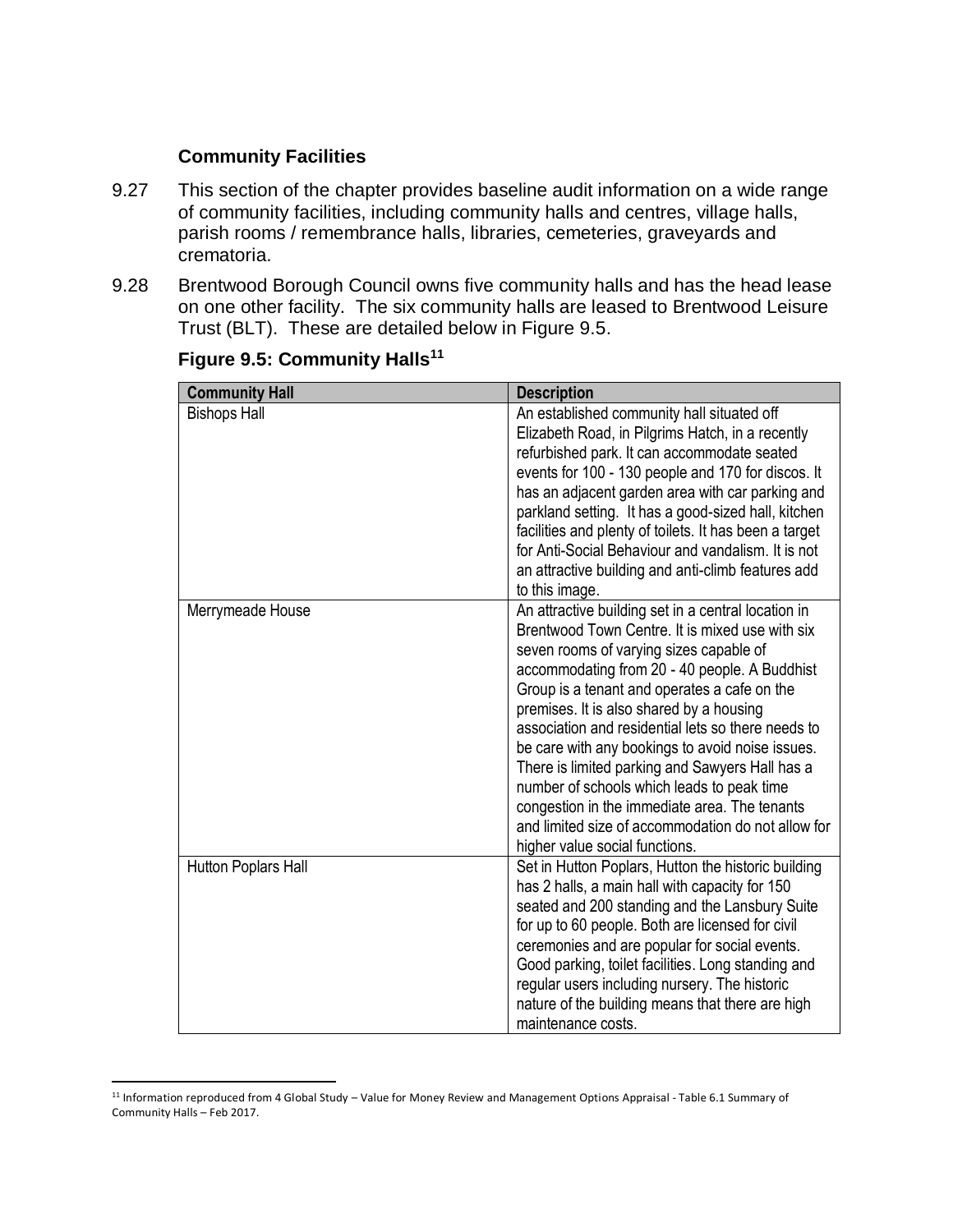| <b>Community Hall</b> | <b>Description</b>                                                                                                                                                                                                                                                                                                                                                                                               |
|-----------------------|------------------------------------------------------------------------------------------------------------------------------------------------------------------------------------------------------------------------------------------------------------------------------------------------------------------------------------------------------------------------------------------------------------------|
| Hutton Poplars Lodge  | A small hall located in Hutton Poplars in Hutton<br>with a maximum capacity of 40. It has an office,<br>car parking and clubhouse/bar operated by a<br>Bowling Club which uses the adjacent green in the<br>summer. It is small and needs to be updated and<br>the use by the Bowling Club make it difficult to let.                                                                                             |
| Nightingale Centre    | Purpose built venue located in Warley with a<br>mixed-use hall for 100 - 130 people seated. It has<br>a small kitchen, offices and car parking. The<br>building is shared with SNAP who rent office<br>space. It is busy and one of the more modern halls<br>in the group. The shared car parking, and<br>unauthorised commuter parking for Brentwood<br>Station, limits availability of parking for hall users. |
| Willowbrook Hall      | This was built within Willowbrook School in Hutton<br>as a replacement for Hutton Parish Hall. Limited<br>use was transferred from that venue. It has a<br>capacity of 50-60 seated. The primary school site<br>means that there are major operating restrictions<br>and very limited parking. Willowbrook is owned by<br>ECC and leased to BBC and then is sublet to BLT                                        |

- 9.29 In addition to the halls detailed above there is a community centre in Ingatestone (Ingatestone and Fryerning Community Club, 7 High Street, Ingatestone, CM4 9ED) and Hutton Community Centre, Harrison Close, Brentwood, CM13 1LP. Both facilities are well used by social / community groups.
- 9.30 In addition to the community halls and centres noted above, there is also a wide range of village halls, parish rooms and remembrance halls across the Borough. These are listed below in Figure 9.6.

|  | Figure 9.6: Village Halls, Parish Rooms and Remembrance Halls |  |  |  |
|--|---------------------------------------------------------------|--|--|--|
|  |                                                               |  |  |  |

|   | Location                                | <b>Type of Facility</b>                    | Available for hire for the<br>following activities /<br>events                                                                                                       |
|---|-----------------------------------------|--------------------------------------------|----------------------------------------------------------------------------------------------------------------------------------------------------------------------|
|   | Blackmore, Hook End and Wyatts<br>Green | Blackmore Village Hall, Nine<br>Ashes Road | Wedding, Parties,<br>Children's parties, Dinner<br>Dances, Quiz nights<br>Dance/fitness classe,<br>adjoining sports and social<br>club, outdoor facilities<br>nearby |
| 2 | Doddinghurst                            | Doddinghurst Village Hall,<br>Church Lane  | Meetings, Private Events,<br>Group Classes, Parties.                                                                                                                 |
| 3 | Herongate and Ingave                    | St Andrew's Church Hall,<br>Herongate      | Information not available                                                                                                                                            |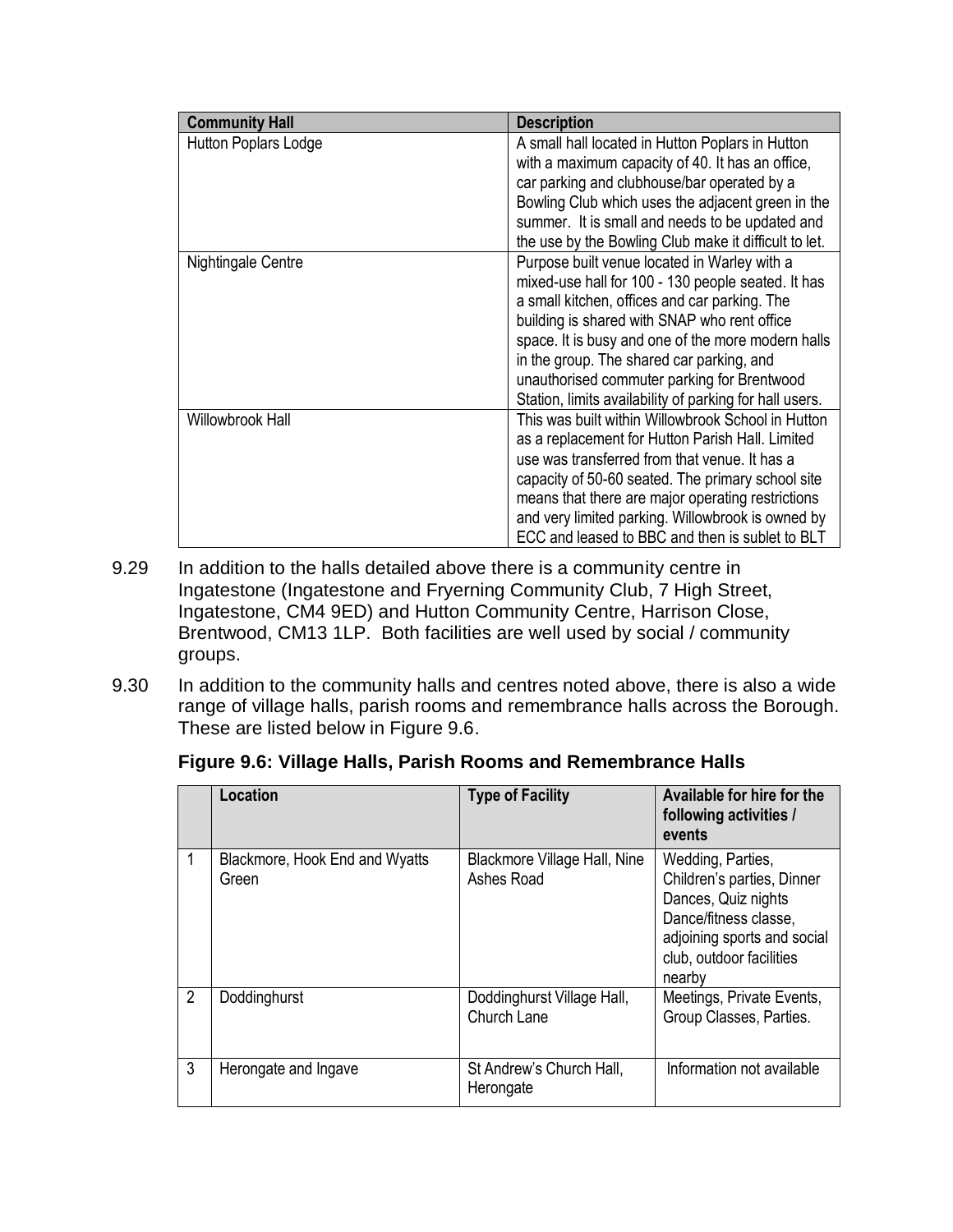|                | <b>Location</b>           | <b>Type of Facility</b>                           | <b>Available for hire for the</b><br>following activities /<br>events                                                                                                                                                                            |
|----------------|---------------------------|---------------------------------------------------|--------------------------------------------------------------------------------------------------------------------------------------------------------------------------------------------------------------------------------------------------|
| 4              | Ingatestone and Fryerning | Seymour Pavillion, New<br>Road                    | Information not available                                                                                                                                                                                                                        |
| 5              | Kelvedon Hatch            | Kelvedon Hatch Village Hall,<br>School Road       | Group Classes, Art<br>Classes, Private Events                                                                                                                                                                                                    |
| 6              | Mountnessing              | Mountnessing Village Hall,<br>Roman Road          | Club meetings, wedding<br>and other parties, dance<br>classes and village<br>activities                                                                                                                                                          |
| $\overline{7}$ | Navestock                 | Navestock Village Hall                            | Activities pertaining to<br>village halls - clubs,<br>wedding receptions,<br>shows, local events,<br>classes                                                                                                                                     |
| 8              | Stondon Massey            | Stondon Massey Village<br>Hall, Ongar Road        | The parish hall is<br>maintained for use by local<br>groups, clubs and<br>individual hirers, which<br>currently include, w.i,<br>darts, art, pilates, dance,<br>first responders, parish<br>council and casual lettings<br>for various purposes. |
| 9              | West Horndon              | West Horndon Village Hall,<br><b>Station Road</b> | Dancing karate bridge<br>keep fit friendship club<br>under 5s play group art<br>group baton twirlers<br>l.a.y. womens w.i.                                                                                                                       |
| 10             | Shenfield                 | Shenfield Parish Hall,<br>Hutton Road             | the charity runs Shenfield<br>parish hall for the benefit<br>of the local community.                                                                                                                                                             |
| 11             | Brentwood                 | The Cathedral Parish Hall                         | Information not available                                                                                                                                                                                                                        |
| 12             | Brentwood                 | Willowbrook Hall, Brookfield<br>Close             | Conference, Meeting<br>Rooms, Group Classes,<br>Parties,<br>Catering.                                                                                                                                                                            |
| 13             | Hutton                    | Hutton Parish Hall, Rayleigh<br>Road              | w.i.<br>table tennis<br>history groups<br>domino drives<br>social evenings<br>parties<br>bridge<br>exercise classes                                                                                                                              |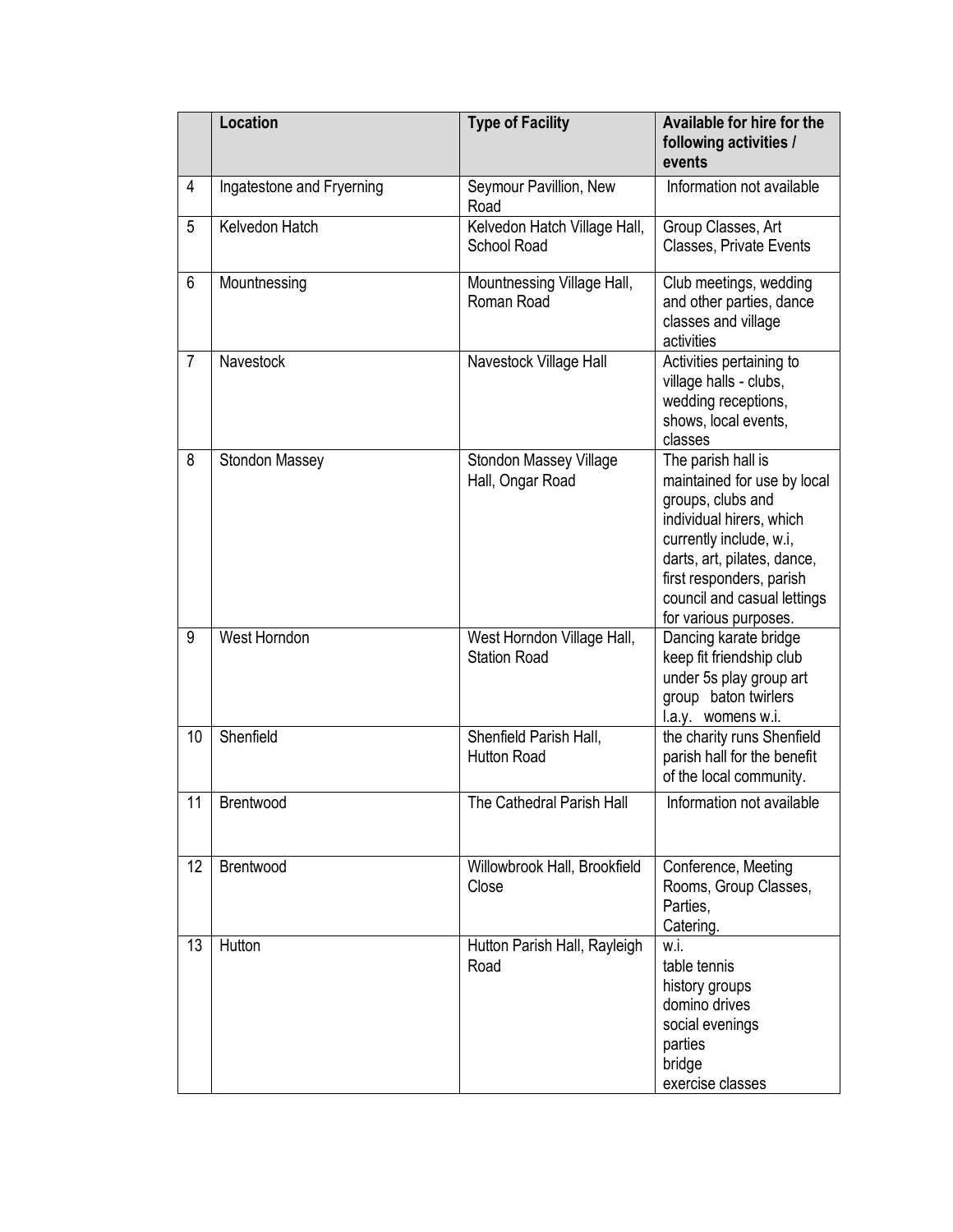|    | Location           | <b>Type of Facility</b>                                        | Available for hire for the<br>following activities /<br>events                                                                                                                                                                                                                                                             |
|----|--------------------|----------------------------------------------------------------|----------------------------------------------------------------------------------------------------------------------------------------------------------------------------------------------------------------------------------------------------------------------------------------------------------------------------|
| 14 | Warley             | Little Warley and<br>Childerditch Village Hall,<br>Magpie Lane | Raising funds to support<br>the daily maintenance of<br>the village hall for the<br>benefit of the local<br>community. organise<br>events which is supported<br>by the elderly, the disabled<br>and local children who<br>attend the kindergarten<br>classes or may live in the<br>village together with the<br>villagers. |
| 15 | Pilgrims Hatch     | Pilgrims Hatch Parish<br>Room, Crow Green Road                 | Provides a small hall,<br>heated and with toilet and<br>kitchen facilities, for the<br>use of small groups and<br>clubs, and for private<br>parties.                                                                                                                                                                       |
| 16 | South Weald        | South Weald Parish Hall, 85<br>London Road                     | Provides facilities for all<br>ages in the brentwood,<br>essex area. such facilities<br>include fitness and dance<br>classes, childrens groups,<br>brownies, drama groups<br>and childrens parties.                                                                                                                        |
| 17 | <b>Tipps Cross</b> | <b>Tipps Cross Remembrance</b><br>Hall                         | Activities include:<br>pre-school, badminton,<br>carpet bowls, aerobics,<br>table tennis, croquet,<br>senior citizens club,<br>karate, childrens' dance<br>, disabled group post office,<br>/ pre school, table tennis,<br>group classes                                                                                   |
| 18 | Brentwood          | Willowbrook School<br><b>Community Centre</b>                  | Information not available                                                                                                                                                                                                                                                                                                  |
| 19 | Brentwood          | Knights Way Centre                                             | Group Classes, Private<br>Events                                                                                                                                                                                                                                                                                           |

9.31 Brentwood Borough Council's Town Hall is currently undergoing a transformation to provide accessible office space for community and charitable organisations such as MIND and CAB, while the upper floor of the building is being converted into residential apartments. Essex Police located office functions to the Town hall in 2017.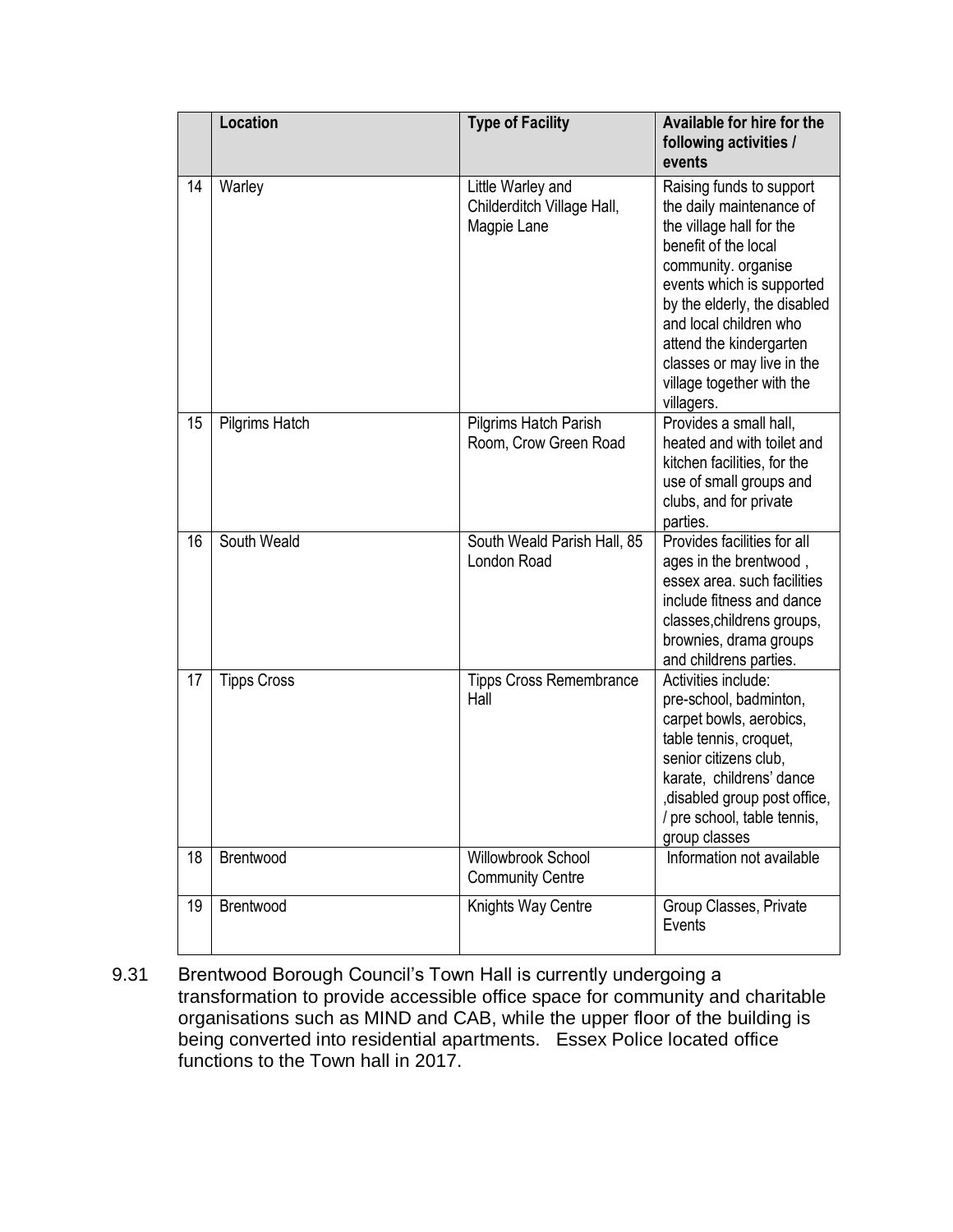- 9.32 The Library Service is statutory (1964 Public Libraries & Museums Act) and is required to provide a comprehensive and efficient service for all residents and persons working and studying in Essex. This statutory requirement is articulated by central Government through its inspection regime. Further information is found on the Department of Culture, Media and Sport website. The Library service has increasingly become a shared gateway to other services and also for accessing digital information and communications. The Library service reviews its community profiles for existing libraries on a regular basis.
- 9.33 Essex County Council is responsible for the network of libraries and mobile library services across the Borough. The main public libraries in the Borough are:
	- Brentwood Library, New Road, Brentwood, CM14 4BP open 5.5 days per week, the facility also features reading and story events for younger readers, various book groups (including an audio book group for blind and partially sighted people) and drop in sessions by Essex Sight for people who are blind or partially sighted.
	- Ingatestone Library, High Street, Ingatestone, CM4 9EU open 4 half days per week, the library also hosts events for younger readers, various book and reading groups, and a tea and talking books event.
	- Shenfield Library, Hutton Road, Shenfield, Brentwood, CM15 8NJ open 5 days per week and features events for younger readers, a 'knit and natter' group and various book groups.
- 9.34 The Borough is also served by a number of mobile library routes<sup>12</sup>:
	- Chelmsford Mobile Route Week 1 Friday Hutton, Ingrave, Brentwood, and
	- Chelmsford Mobile Route Week 2 Fortnightly visits Tuesday Highwood, Tipps Cross, Hook End, Wyatts Green, Doddinghurst, Brentwood and Pilgrims Hatch.
- 9.35 Cemeteries, graveyards and crematoria is listed below in Figure 9.7. The table also includes some provisional information on whether the facility is closed or available for interments.

| <b>London Road Cemetery</b> | This cemetery is closed to new full interments (burials), only interments<br>in pre-purchased grave spaces are accepted. There is a large area<br>available for cremated remains interments. The chapel is not available<br>for use. |
|-----------------------------|--------------------------------------------------------------------------------------------------------------------------------------------------------------------------------------------------------------------------------------|
| Woodman Road<br>Cemetery    | Woodman Road Cemetery can accept both full burials and cremated<br>remains interments. A small chapel is also available. *Please note that                                                                                           |

#### **Figure 9.7: Cemeteries, Graveyards and Crematoria**

 $\overline{a}$ <sup>12</sup> Information last reviewed 2017.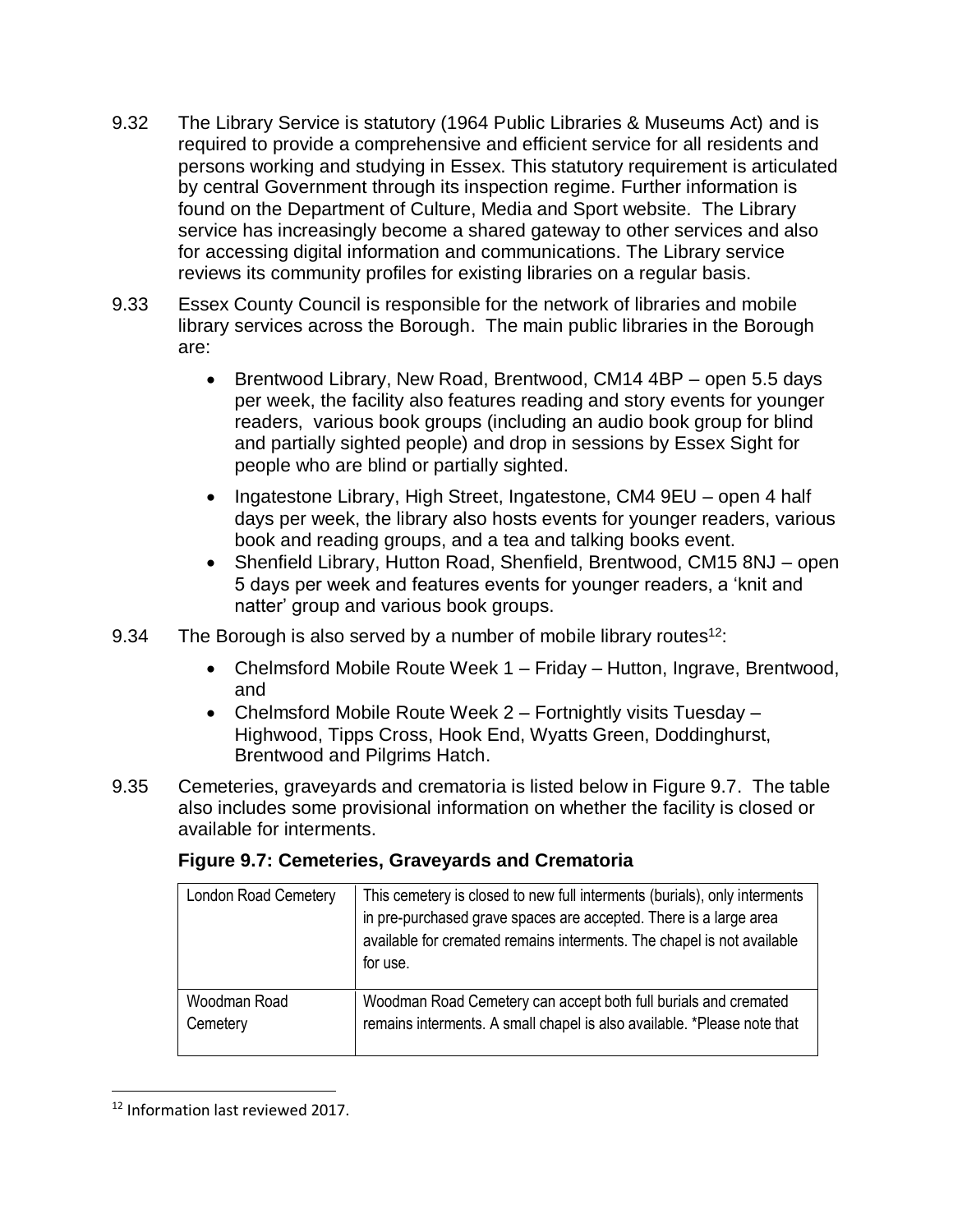|                                                                             | due to constant abuse, the toilets at Woodman Road Cemetery will only<br>be available for use when funerals are taking place.                                                                                                                                                                                                                                                                                                                                                                 |  |
|-----------------------------------------------------------------------------|-----------------------------------------------------------------------------------------------------------------------------------------------------------------------------------------------------------------------------------------------------------------------------------------------------------------------------------------------------------------------------------------------------------------------------------------------------------------------------------------------|--|
| Lorne Road Cemetery,<br>Warley                                              | The oldest cemetery in the Borough and is now closed to full burials<br>and has been given over to a nature reserve and is still open to visitors.                                                                                                                                                                                                                                                                                                                                            |  |
| Essex Regiment Chapel,<br>Clive Road, Brentwood                             | No information available.                                                                                                                                                                                                                                                                                                                                                                                                                                                                     |  |
| St Mary's Churchyard,<br>Hall Lane, Shenfield                               | No information available.                                                                                                                                                                                                                                                                                                                                                                                                                                                                     |  |
| Herongate Wood - Green<br><b>Burial Site, Billericay</b><br>Road, Brentwood | Managed by in-house Funeral Directors, Adam & Greenwood. The<br>facility offers a full range of services, both 'green' and traditional for<br>burial, cremation or the burial of ashes. The facility currently has<br>capacity to accept interments.                                                                                                                                                                                                                                          |  |
| St. Mary the Virgin,<br>Fryerning, Mill Green<br>Road                       | No information available.                                                                                                                                                                                                                                                                                                                                                                                                                                                                     |  |
| Priory Church of St<br>Laurence, Church Street,<br>Blackmore                | No information available.                                                                                                                                                                                                                                                                                                                                                                                                                                                                     |  |
| St Peters Church, Weald<br>Road, Brentwood                                  | No information available.                                                                                                                                                                                                                                                                                                                                                                                                                                                                     |  |
| Bentley Crematorium and<br>Cemetery, Ongar Road                             | Run by Dignity Funerals, Bentley Crematorium and Cemetery opened<br>in October 2012 with a multi-faith chapel. The chapel can seat 100<br>mourners and is heated and air conditioned. For large congregations<br>the waiting area can accommodate and additional 100 people standing.<br>The crematorium also has access for the disabled, disabled toilets, a<br>hearing loop and has a speaker system throughout the building. The<br>facility currently has capacity to accept interments. |  |
| Pilgrims Hall, Christian<br>Centre                                          | No information available.                                                                                                                                                                                                                                                                                                                                                                                                                                                                     |  |
| St. Edmund & Mary,<br>Ingatstone Parish<br>Church, High Street              | No information available.                                                                                                                                                                                                                                                                                                                                                                                                                                                                     |  |
| St. Mary the Virgin Parish<br>Church, Hall Lane,<br>Shenfield               | No information available.                                                                                                                                                                                                                                                                                                                                                                                                                                                                     |  |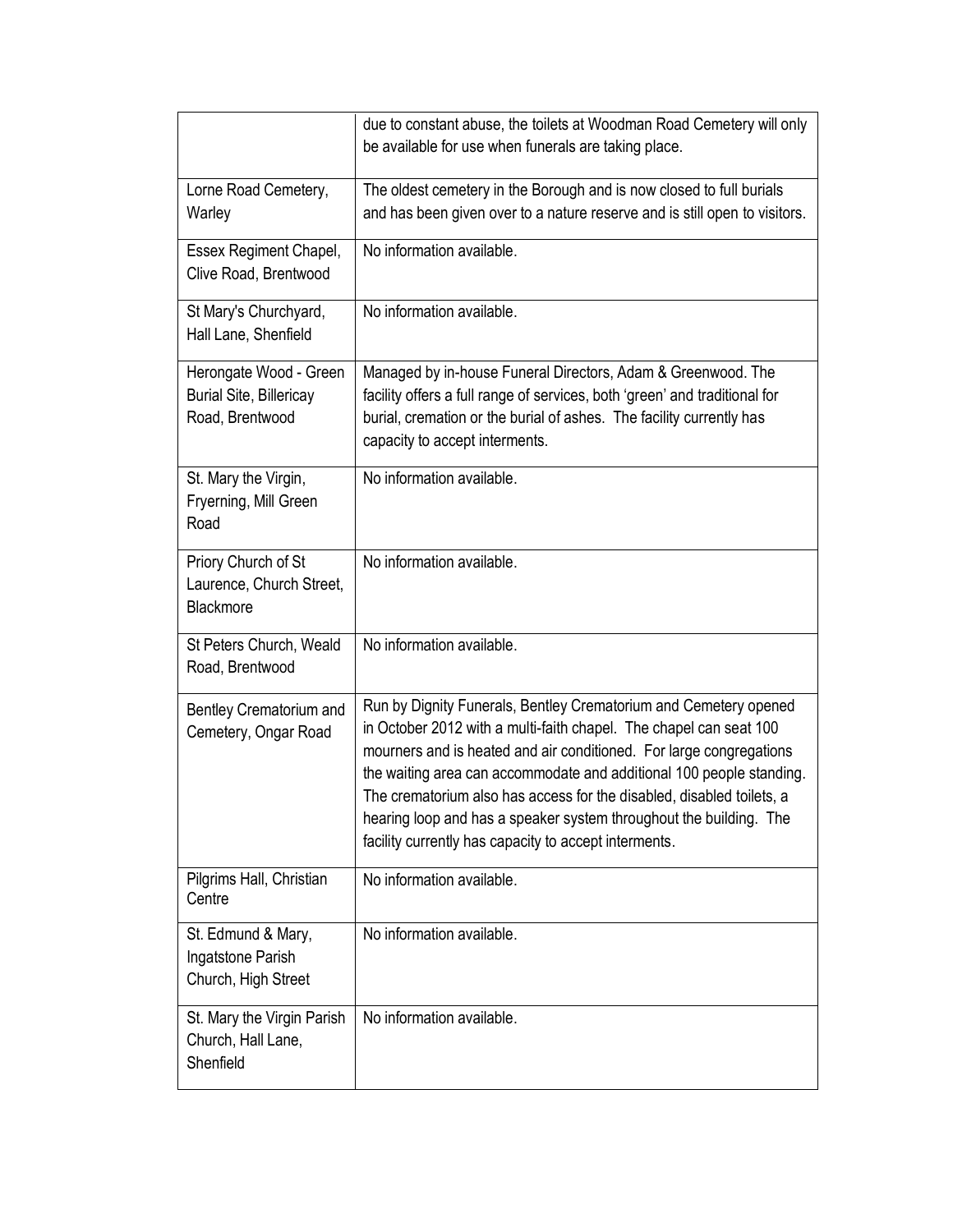| All Saints Church of<br>England, Church Lane,<br>Doddinghurst                    | Doddinghurst Parish Council manages the burial ground for the Village<br>which is situated to the North West of All Saints Church. The Church's<br>own burial grounds to the front and rear of the building are closed to<br>new interments. The Burial Ground is managed as a "Lawned<br>Cemetery" and the regulations relating to this type of Burial Ground are<br>given below. The burial plots are double (depth) plots and the deed of<br>grant is for 30 years. Following the meeting of the General Purpose<br>Committee, held on 17th February 2014, it was agreed that a formal<br>ashes lawn would be created alongside Ashes Plot 1, near the central<br>pathway, (see burial ground layout), to enable residents to be able to<br>scatter human ashes. The scattering of ashes is unrecorded and no fee<br>applies. Expected to meet the needs of the village until 2025. |
|----------------------------------------------------------------------------------|----------------------------------------------------------------------------------------------------------------------------------------------------------------------------------------------------------------------------------------------------------------------------------------------------------------------------------------------------------------------------------------------------------------------------------------------------------------------------------------------------------------------------------------------------------------------------------------------------------------------------------------------------------------------------------------------------------------------------------------------------------------------------------------------------------------------------------------------------------------------------------------|
| St Thomas of Canterbury<br>Church, St. Thomas<br>Road                            | No information available.                                                                                                                                                                                                                                                                                                                                                                                                                                                                                                                                                                                                                                                                                                                                                                                                                                                              |
| All Saints Church, Hutton<br>Village                                             | No information available.                                                                                                                                                                                                                                                                                                                                                                                                                                                                                                                                                                                                                                                                                                                                                                                                                                                              |
| St. Nicholas' Church,<br>Church Road, Kelvedon<br>Hatch                          | No information available.                                                                                                                                                                                                                                                                                                                                                                                                                                                                                                                                                                                                                                                                                                                                                                                                                                                              |
| St. Johns Mountnessing,<br>Hall and Church, Old<br>Church Lane, Padhams<br>Green | No information available.                                                                                                                                                                                                                                                                                                                                                                                                                                                                                                                                                                                                                                                                                                                                                                                                                                                              |
| St. Nicholas Church,<br>Brentwood Road,<br>Ingrave, Brentwood                    | No information available.                                                                                                                                                                                                                                                                                                                                                                                                                                                                                                                                                                                                                                                                                                                                                                                                                                                              |
| St. Mary the Virgin, Great<br>Warley Street,<br><b>Brentwood</b>                 | No information available.                                                                                                                                                                                                                                                                                                                                                                                                                                                                                                                                                                                                                                                                                                                                                                                                                                                              |
| St. Helens RC Cathedral,<br>Ingrave Road                                         | No information available                                                                                                                                                                                                                                                                                                                                                                                                                                                                                                                                                                                                                                                                                                                                                                                                                                                               |
| The Parish Church of<br>Christ Church, Warley,<br>Watley Hill, Brentwood         | No information available                                                                                                                                                                                                                                                                                                                                                                                                                                                                                                                                                                                                                                                                                                                                                                                                                                                               |
| St Stephens Church, St.<br>Stephen Close, Ingrave                                | No information available                                                                                                                                                                                                                                                                                                                                                                                                                                                                                                                                                                                                                                                                                                                                                                                                                                                               |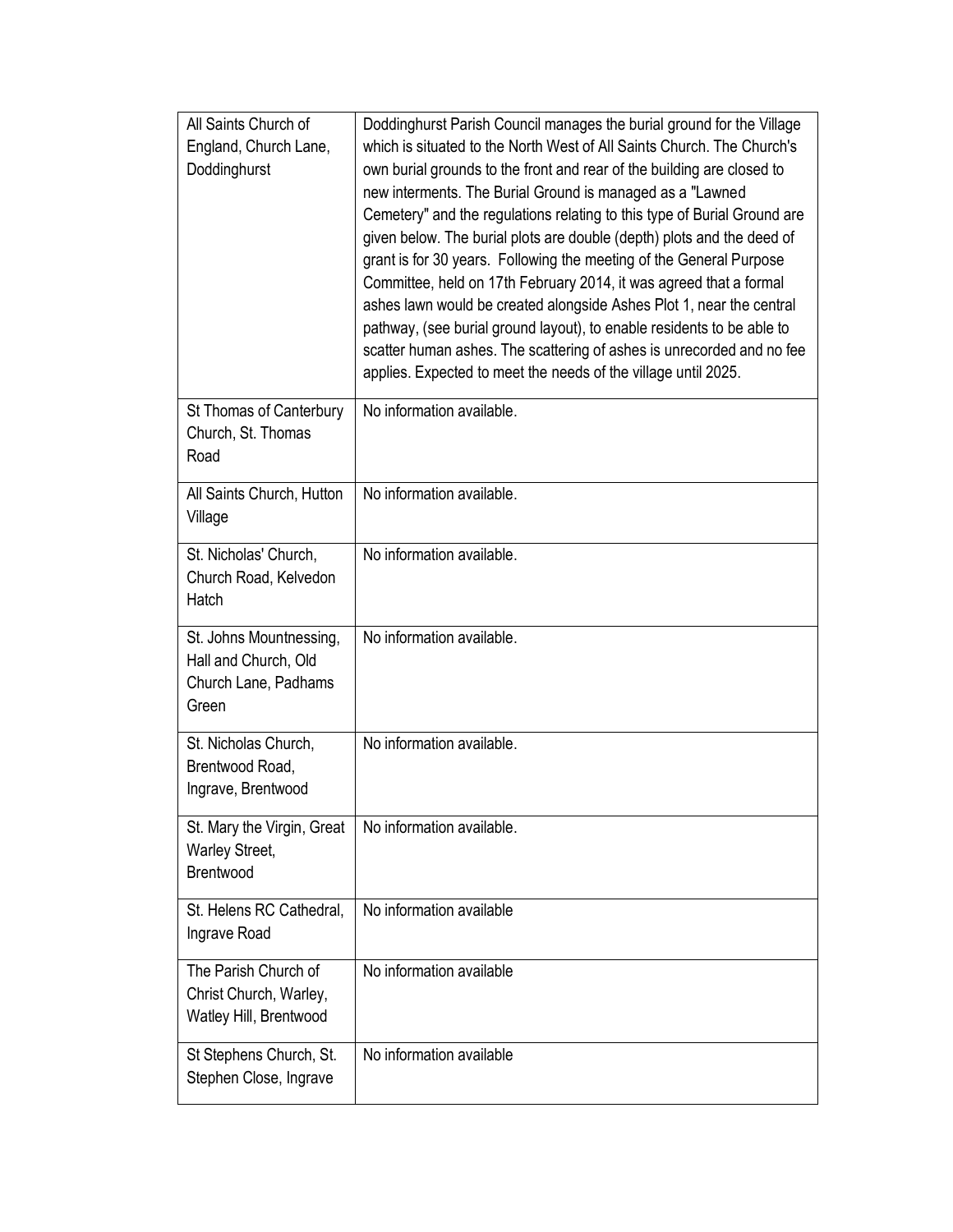| All Saints & St. Faiths<br>Church, Church Lane,<br>Childerditch           | No information available |
|---------------------------------------------------------------------------|--------------------------|
| St Georges's Church                                                       | No information available |
| Trinity Church, 49 Coxtie<br>Green Road, Pilgrims<br>Hatch                | No information available |
| St Peter's Little Warley<br>Church, Little Warley Hall<br>Lane, Brentwood | No information available |
| The Gospel Hall                                                           | No information available |

## IMPLICATIONS OF GROWTH

#### **Dunton Hills Garden Village**

- 9.36 Dunton Hills Garden Village is a unique opportunity to not only create a new settlement but also a new community. Much of the work of the Town and Country Planning Association (TCPA) has focused upon the need for garden towns / villages to establish and support a charitable trust or organisation to look after the development and its residents, funded through a service charge and potentially an endowment or set of income sustaining assets. Stewardship may include physical maintenance and improvement of the public realm, managing the public realm, and organising community activities.
- 9.37 The TCPA is explicit in stating that:

*'The stewardship task goes beyond the management of green space to cover the broadest range of community assets, including the active and positive management of everything from arts provision to commercial estates and utility companies. Putting local people at the heart of this process can generate increased local support, creativity, and entrepreneurialism. For new garden villages of a smaller scale, approaches to stewardship may differ from that taken for a much larger community, and the economics make matters more challenging'.<sup>13</sup>*

Dunton Hills is likely to require 'hard' community facilities but also effective

resourcing to support the growth of a new community and support its

 $\overline{\phantom{a}}$ <sup>13</sup> https://www.tcpa.org.uk/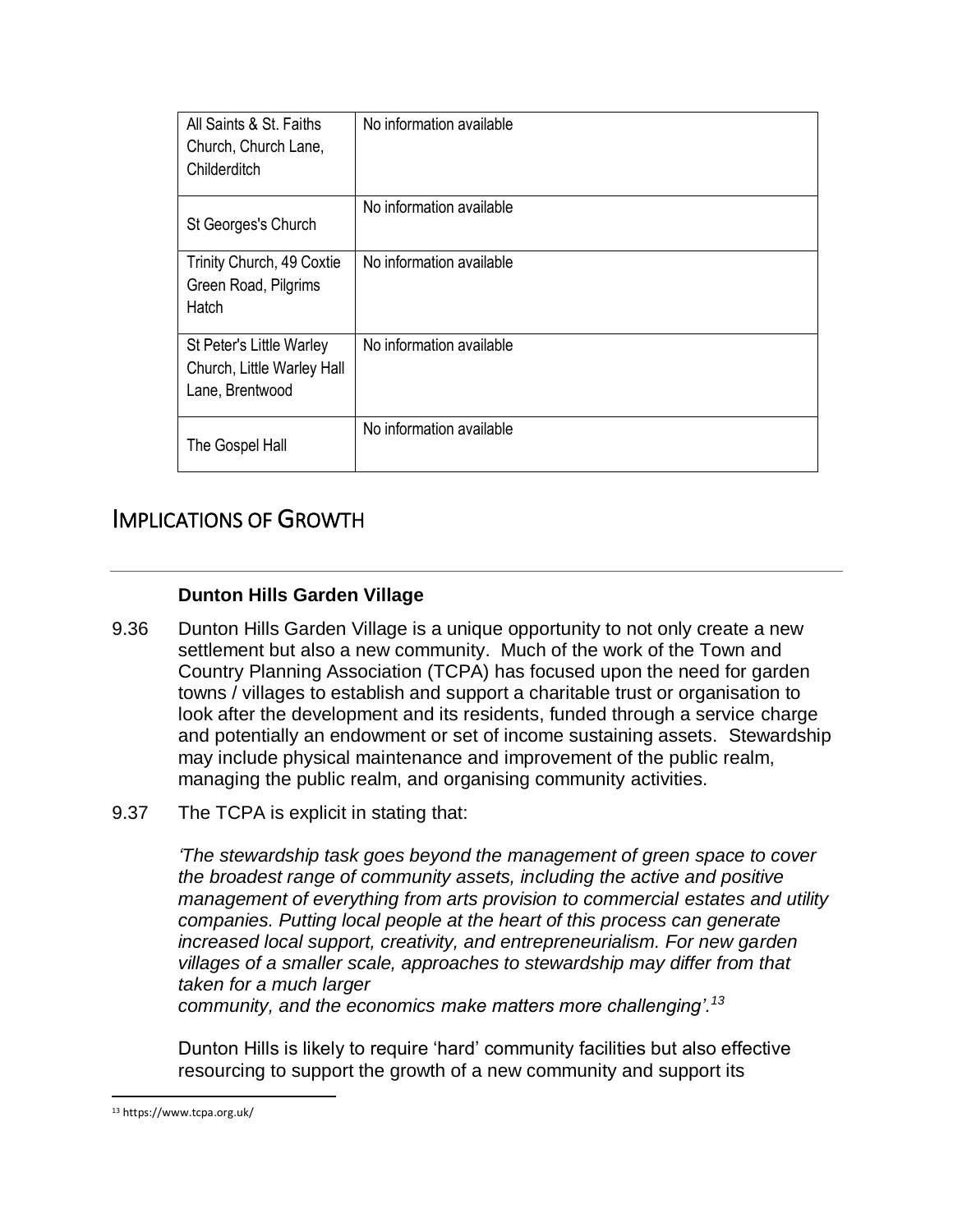sustainability both economically and socially. Community capacity building could be supported initially by existing networks and community structures.

9.38 There are also options within the garden village as part of the wider community infrastructure to develop a new community orientated building. Further options analysis will need to be undertaken and this could include a multipurpose building with public facing services, such as medical facilities, as well as space for multi-faith activities, recreation and estates services. The feasibility and operational value of various models will need to be explored with stakeholders.

#### **Social Care**

- 9.39 Statistics from the JSNA indicates that there are 90,500 older people with social care needs who live in Essex. <sup>14</sup> This equates to 35% of the older population over 65 years. There is a projected 22.8% increase in older people with care needs over the next five years which is higher than the anticipated 19.2% increase for England. Basildon and Brentwood have a rate of older people above the Essex average known to social care. Furthermore, due to the collective increase in individuals 56 years and older there will be a subsequent increase in the demand for care and support services for a population that will often experience poor health, dementia or disability in these extra years of life. Individuals currently using such services report their satisfaction to be below the regional and national level.
- 9.40 The Essex County Council Market Position Statement, which is updated at regular intervals, provides a picture of the County in terms of demand, supply and opportunity for a range of specialist housing. Specific needs identified include:
	- **Older people**: Data analysis tells us that there are approximately 5,000 Essex residents who meet the criteria to access specialist housing with care that is being provided as an affordable housing option. This figure increases only slightly over the next 5 years. A proportion of these 5,000 residents will be best served by a form of specialist housing with care.
	- **Working age adults with disabilities**: There is an identified shortfall of around 270 units of supported accommodation of various types across the County.
	- **Mental health**: There is a need for blocks of 12 or so flats, with an onsite office, in a number of areas. In addition, there is a need for move-on accommodation of self-contained flats in general needs accommodation.
	- **Vulnerable people**: Support is currently provided to a range of vulnerable groups such as women fleeing domestic violence; homeless single people and families, older people and people with substance misuse problems.
- 9.41 Engagement work with local schools (primary, secondary and special education needs) as part of the Dunton Hills Garden Village scheme has highlighted

 $\overline{\phantom{a}}$ <sup>14</sup> NHS Basildon and Brentwood CCG – Essex Council Council 'Integrated Joint Strategic Needs Assessment (JSNA) 2014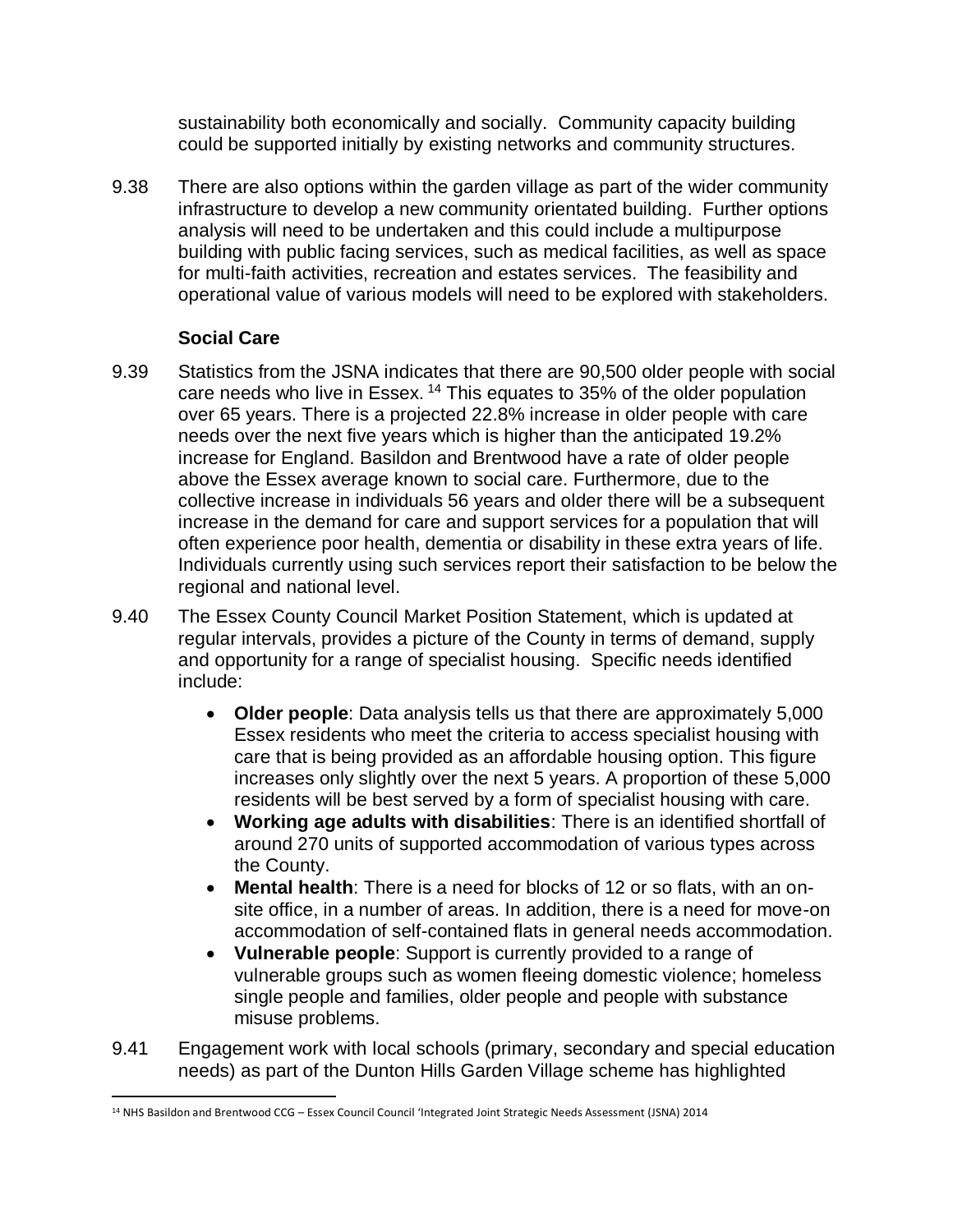opportunities to provide specialist or supported living housing for young adults with special education needs, including autism and the benefits that better integration with local communities can make for families and carers and the young adults themselves. This could form part of a wider supportive urban design and housing framework within the site masterplan for Dunton Hills. The opportunities to provide specialist housing is however not unique to new settlement planning.

#### **Working Across Generations**

- 9.42 Essex County Council estimate<sup>15</sup> that for every 20 dwellings there will be a young person needing some youth work provision. The minimum size of development requiring a bespoke youth centre or dedicated youth space (catering for approximately 60 young people) is around 1,200 houses. The capital cost of such a facility is estimated at about £700,000.
- 9.43 Most youth provision is, however, delivered through flexible community spaces. The need for developer contributions, thereby, needs to be considered on a case by case basis and in partnership with other services that may be delivered out of multi-functional community hubs.
- 9.44 In addition to community buildings there are a number of low cost 'big win' facilities that can be provided as part of new development of various sizes. Examples include (at current costs):
	- Multi Sports Arena or Multi Use Games Area (MUGA) costing around £40,000;
	- A basic skate park costing around £35,000;
	- Youth shelters costing around £10,000.
- 9.45 There are also opportunities to focus upon innovation in the delivery of facilities and services across generations. Much has been made recently in the media and care and housing circles of linking pre-school provision with care homes / retirement homes and the positive values that can be created for all age ranges.

#### **Community Facilities<sup>16</sup>**

- 9.46 Library services continue to be under pressure, with £1.9m costs cut in 2011 through reduced library opening hours and changes to the mobile library service. In 2016, Essex County Council announced that it would be using libraries to register births, marriages and deaths. For the 2016/17 financial year, the Council further reduced library spending by £593,000 and aims to save a further £594,000 in 2017/18.<sup>17</sup>
- 9.47 The Essex guideline for a new stand-alone library is that it should serve a discrete community of at least 7,000 people - very few developments apart from

 $\overline{\phantom{a}}$ <sup>15</sup> Information from Guide to Developer Contributions - ECC

<sup>16</sup> Information from Guide to Developer's Contributions ECC

<sup>17</sup> [http://www.echo-news.co.uk/news/14215601.Merging\\_services\\_is\\_part\\_of\\_Essex\\_County\\_Council\\_s\\_money\\_saving\\_plan/?ref=mr&lp=20](http://www.echo-news.co.uk/news/14215601.Merging_services_is_part_of_Essex_County_Council_s_money_saving_plan/?ref=mr&lp=20)